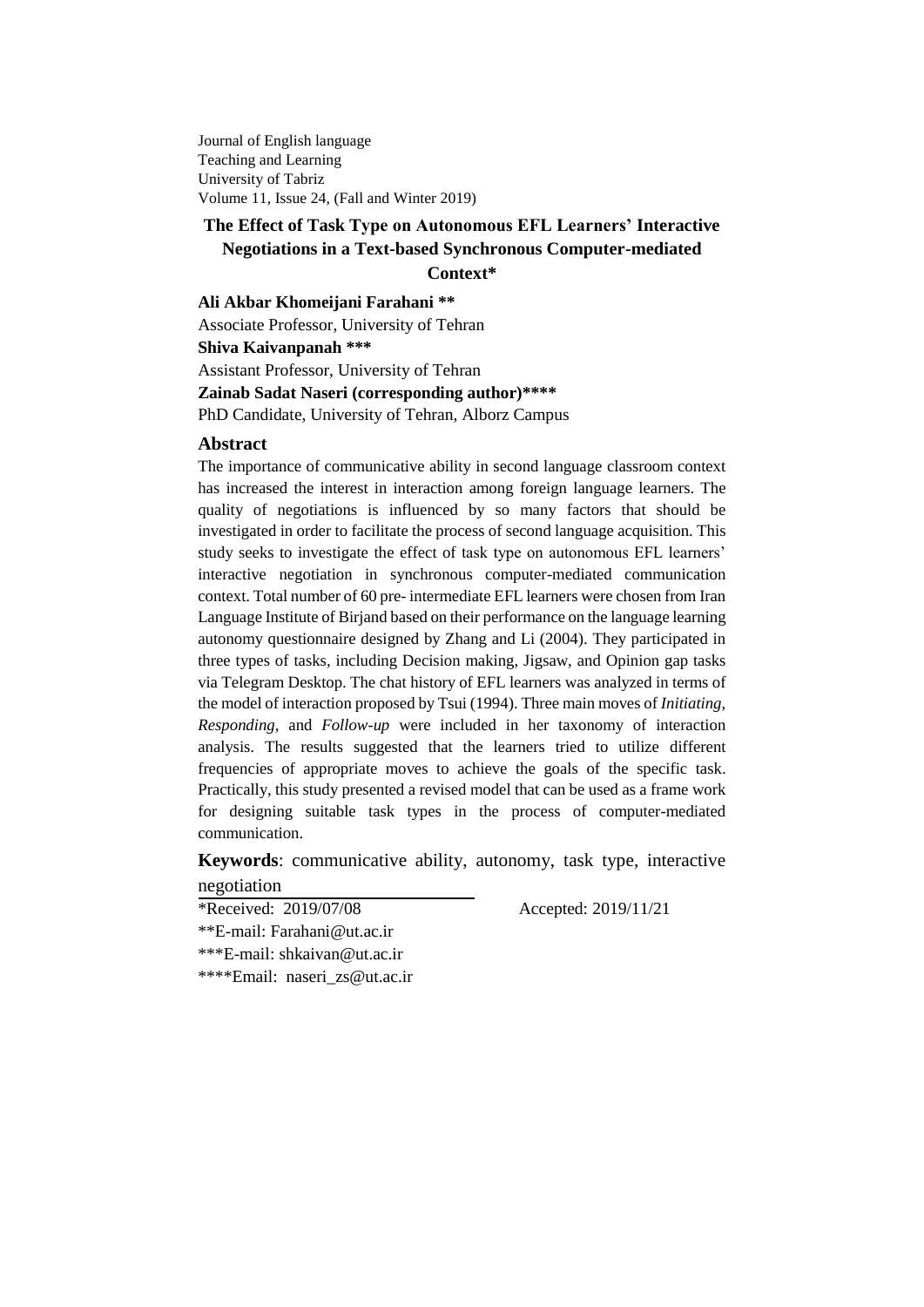### **Introduction**

Second language teaching and learning has paid a great deal of attention to fostering communicative ability which is an essential factor in successful second language acquisition. Reviewing different second language hypotheses, such as the interaction hypothesis, the noticing hypothesis, input and output hypothesis help the researchers to understand the importance of interaction as a determining tool in learning a language (Figura and Jarvis, 2007; Chen, 2005).

Second language teachers and learners have been willing to identify factors that account for success in learning a foreign language; therefore, by investigating the characteristics of EFL learners in terms of motivation, autonomy, risk-taking ability, researchers may provide the practitioners with beneficial findings in this field. With the introduction of learner autonomy as critical reflection and decision making by Little (1995), the effect of learner autonomy on learners' performance in the classroom has gained much attention in the last ten years. (Guevara de Leon, 2010). Just those students who possess a high degree of learning autonomy and devise some strategies have been able to learn this language in an effective way. English teachers have had an influential role in helping the learners learn English effectively and gain autonomy in their education (Akbari and Tahririan,2009; jafari and Kafipour, 2013; Tabatabaei and Hosseini, 2014). Language learners should learn how to learn English since the task of learning have been considered as a complex one and the learners don't have enough time to handle the learning situation effectively. In other words, the learners won't be able to take responsibility in learning outside of school unless they are prepared to learn autonomously. (Dikinson and Carver, 1980)

The type of tasks utilized in classroom context has also been regarded as a contributing factor to the nature of negotiation for form and meaning as indicted in different pieces of research conducted by different scholars such as Gass and Varonis (1985) and Pica (1987). The research on different variables affecting the nature of negotiation for meaning and form facilitate the process of interaction. Considering the effect of task type on learners' performance, the methodologies and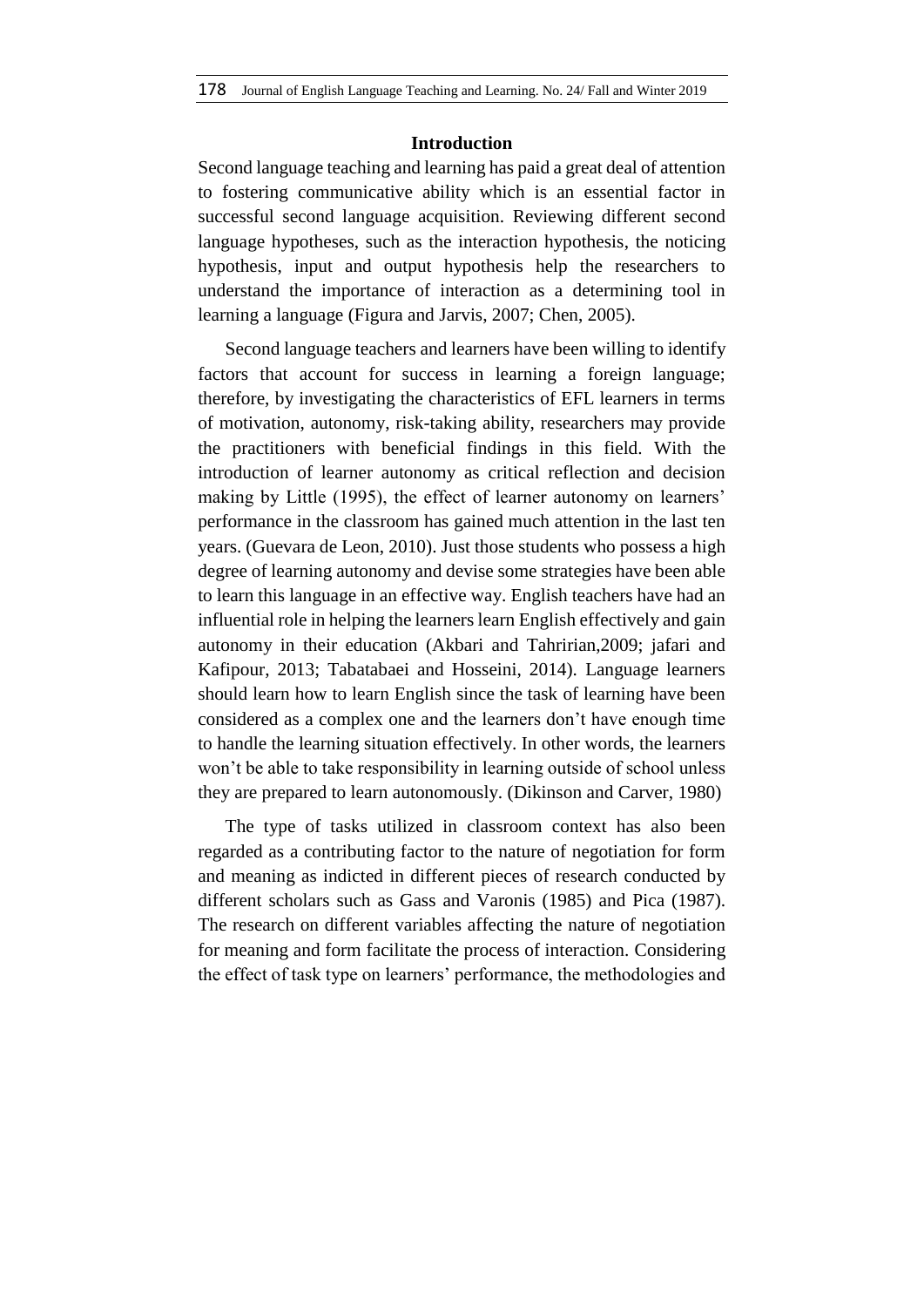measurement used in the studies vary from one research article to another. Although there have been many studies focusing on the effect of task type on learners' negotiations, the findings are still inconsistent since the methodologies are different (e.g. Yilmaz and Granena, 2010). The degree of production in case of interaction turns may be also altered by the type of task the learners performed (Pica & Doughty, 1985; Pica, 1987). These studies aimed at detecting the type of tasks that are essential in producing the sequences of interaction and negotiation of meaning. They found that the information gap task is the most productive one in classroom context (Ellis, 2003; Long, 1980). In another study investigating the effect of task type on learners' negotiations, Blake (2000) proved that jigsaw tasks yield the greatest amount of interaction; however, Smith (2003) claimed that a high degree of negotiation was provoked by decision making tasks.

Ku (2016) declared that among all types of tasks, the researchers mostly used decision making tasks (DMTs) and jigsaw tasks (JSTs). The advantage of JSTs in creating meaning negotiation has become clear to some CMC researchers. They concluded that this development in producing negotiation of meaning help to enhance the interaction turns. For instance, Pica, Kanagy, and Faldum (1993) showed that JSTs produced a greater amount of negotiation as compared with other types of tasks. Another group of studies maintained that DMTs generated a greater number of negotiations in contrast with other types of tasks. Smith (2003) conducted a study on low-intermediate ESL learners in task-based interaction context and detected that DMTs are more capable producing negotiation turns.

Conventionally, learners communicated in language classrooms through spoken language. Later on, synchronous computer mediated communication changed the situation and classrooms were conducted via online chat. As Nike (2010) expressed this kind of interaction is far from the limitations of face-to-face interaction such as issues related to time and place. As Ziegler (2016) revealed crucial benefits for different types of technology in task-based contexts, the scope of research in this study is limited to computer-mediated communication.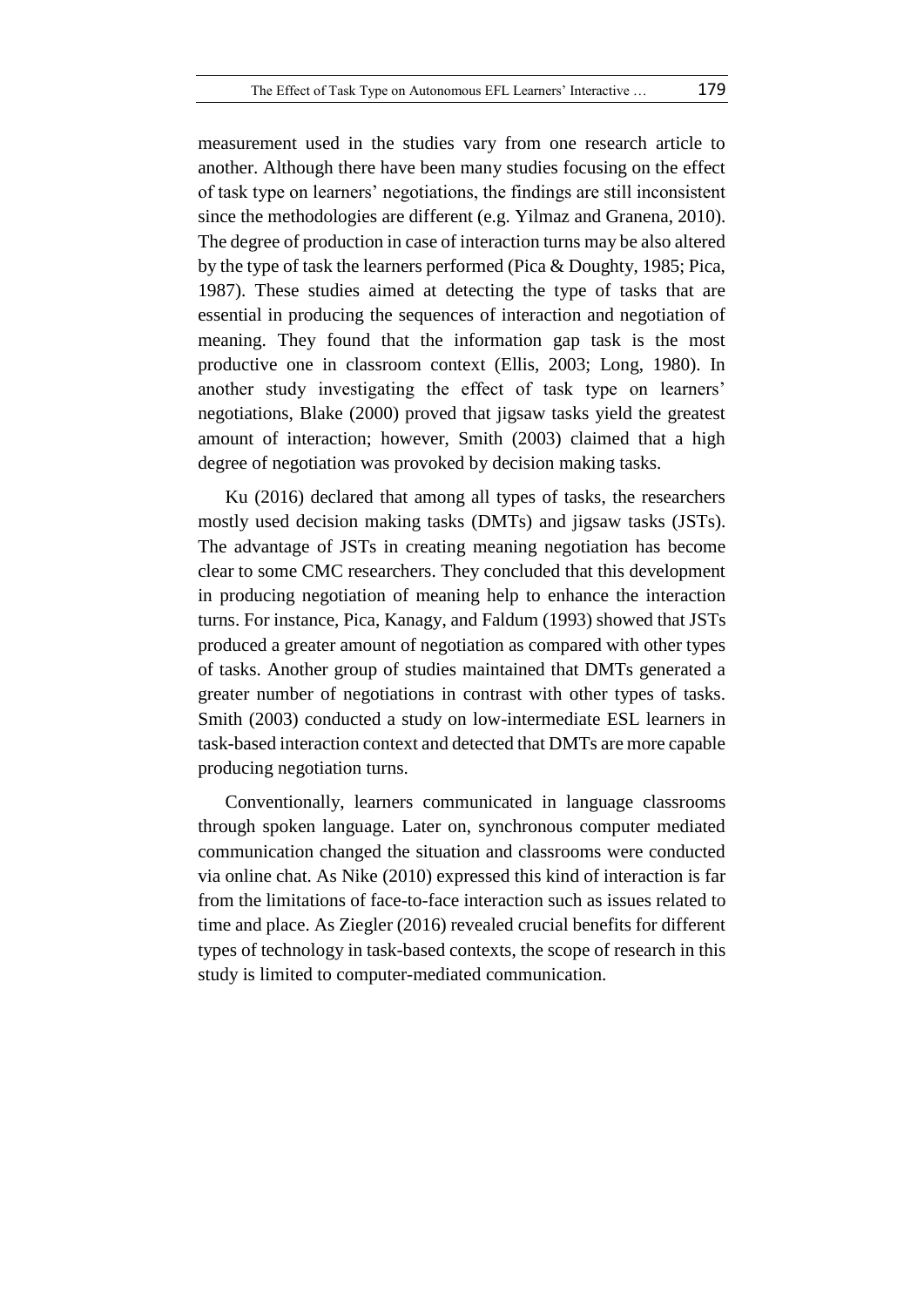Earlier studies generally use some tools to examine the determining role of FTF communication in language learning. One such a tool is the one proposed by Varonis and Gasss (1985) possessing two main parts of "trigger" and "solution". The first part shows a kind of misunderstanding on the part of the hearer. The second part is made up of three other parts of "indicator", "response", and "reaction to response". Some studies have implemented this framework in order to detect the nature of interaction in language learning context, especially those emphasized on task types (Nakahama, Tyler, and Vanlier, 2001).

In more recent studies, the researchers have drawn on chat soft wares as a medium of interaction so as to facilitate learners' sending and receiving messages (Chu, 2004;Fernandez-Garcia and Martinez-Arbeliz, 2002). The focus of such studies may be similar to that of studies on FTF interaction in which the researchers try to understand how language learning is facilitated in such synchronous computer mediated communication context. (Abrams, 2003; Kung, 2004; Razagifard and Razzaghifard, 2011).

Almost no studies address the effect of task type on autonomous learners' interactive negotiations, so we embarked on this study by implementing Tsui's (1994) model of interaction on EFL learners 'chat history. The results of the study contribute to the designing classroom tasks in a way in which the instructors could elicit a high degree of interaction in the process of language learning and teaching. Finally a revised model for student-student interaction was proposed in order for the instructors to analyze the learners' negotiation while performing different tasks.

#### **Method**

The present study aimed at investigating the effect of an independent variable, i.e. task type on one dependent variable including several moves and exchanges mentioned in Tsui's (1994) interaction taxonomy.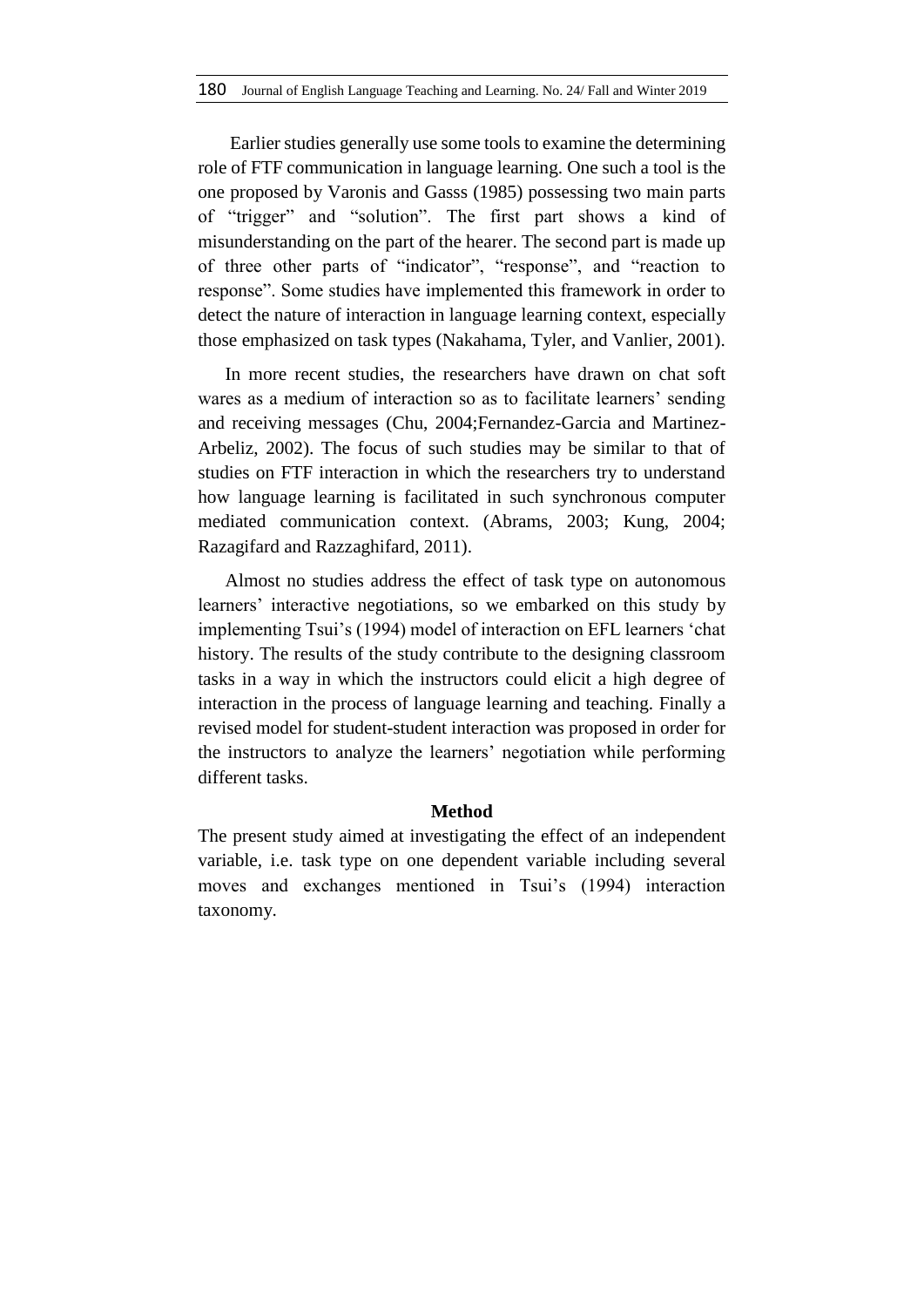## **Participants**

Total number of 60 pre-intermediate EFL learners were chosen from Iran Language Institute of Birjand (Females' Campus), South Khorasan, based on their performance on the language learning autonomy questionnaire designed by Zhang and Li (2004). The learners with high degree of autonomy, at least 70 of 105 were considered as autonomous learners. Prior to the administration of learning autonomy questionnaire, a sample of piloted paper-based Oxford test of proficiency was administered to the learners to make sure that the learners have the same level of language proficiency. The learners performed three kinds of tasks including decision making (DM), Jigsaw (JS), and Opinion gap (OG). In order to assess the topic familiarity of tasks on the parts of the learners, a sample of teacher-made test was prepared to be administered before each task.

## **Design of the study**

The design of the study was a quasi-experimental one consisting of 60 autonomous learners. The independent variable of the study was task type with three measures relating to different kinds of tasks including decision making, jigsaw, and opinion gap procedures. Table 1 shows the details on different tasks and activities during data collection analysis.

| Time   | <b>Task type/ Activity</b>                                                  | <b>Topic</b>                                                                            |
|--------|-----------------------------------------------------------------------------|-----------------------------------------------------------------------------------------|
| Week 1 | Orientation session                                                         | Informing the learners of different<br>types of tasks and how to perform<br>them        |
| Week 2 | Topic familiarity test                                                      | Franklin's expedition                                                                   |
| Week 3 | decision<br>Unfocused<br>making<br>( <b>UDM</b> ) task                      | Solving the mystery of Franklin's<br>disappearing                                       |
| Week4  | Topic familiarity test                                                      | Problems for the environment                                                            |
| Week 5 | decision<br>Focused<br>making<br>(FDM) task (Focusing simple<br>past tense) | Discussing the solutions<br>to<br>reduce the destructive dangers<br>for the environment |

Table 1 *Different time groups of learners and activities*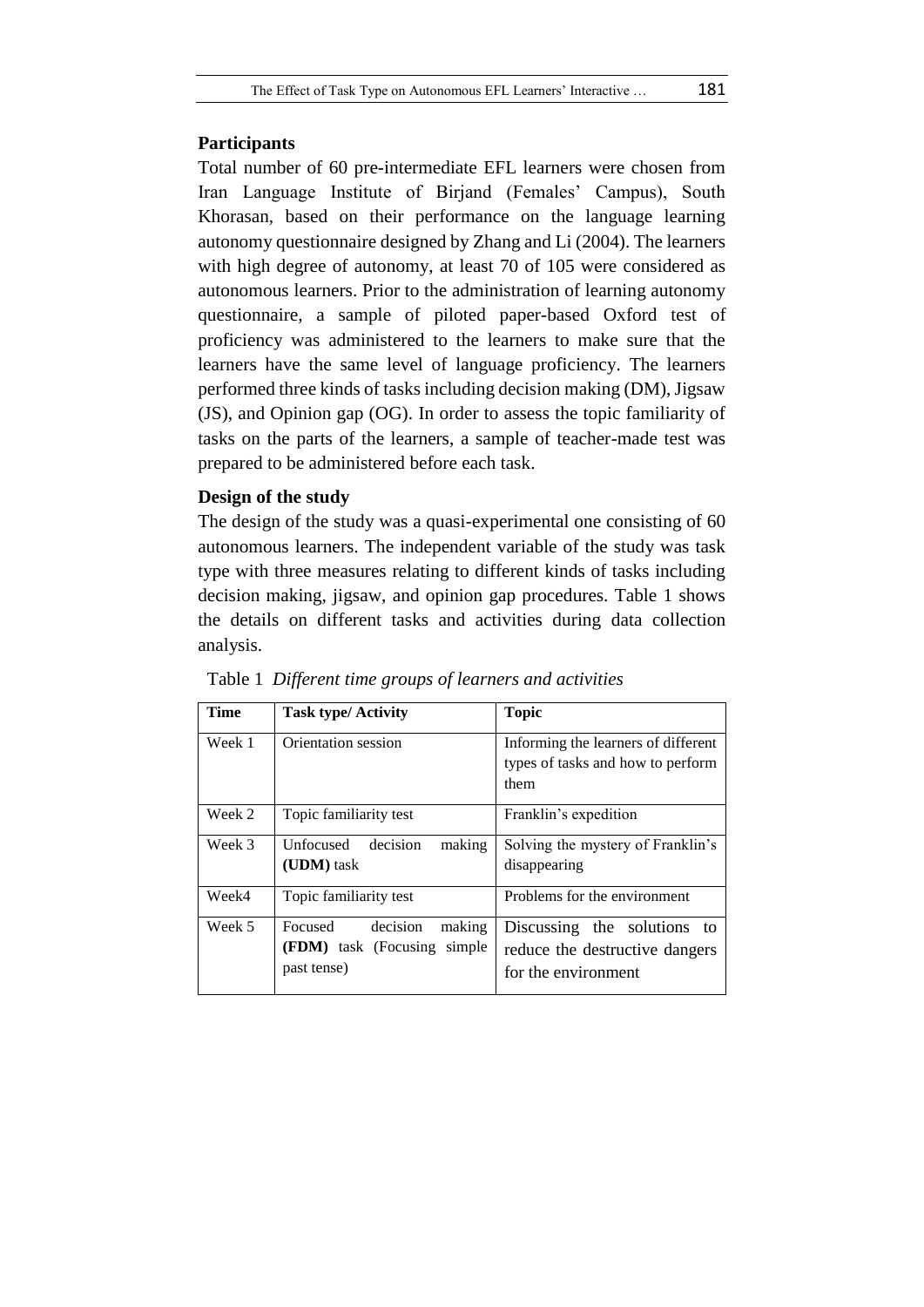| Week 6  | Topic familiarity test                 | People's personal information    |
|---------|----------------------------------------|----------------------------------|
| Week 7  | Unfocused Jigsaw (UJS) task            | Working on Partially completed   |
|         |                                        | charts                           |
|         |                                        |                                  |
| Week 8  | Topic familiarity test                 | Solar system                     |
|         |                                        |                                  |
| Week 9  | (FJS)<br>task<br>focused<br>Jigsaw     | Comparing the planets            |
|         | (Focusing structures of <i>any</i> and |                                  |
|         | n <sub>O</sub>                         |                                  |
|         |                                        |                                  |
| Week 10 | Topic familiarity test                 | Differences between girls<br>and |
|         |                                        | boys (clothe and colors)         |
|         |                                        |                                  |
| Week 11 | Unfocused opinion gap $(UOG)$          | Discussing some predetermined    |
|         | task                                   | questions                        |
|         |                                        |                                  |
| Week 12 | Topic familiarity test                 | Making predictions               |
| Week 13 | Focused Opinion gap (FOG)              | Discussing some questions        |
|         |                                        |                                  |
|         | task                                   |                                  |
|         | (focusing)<br>unreal conditional       |                                  |
|         |                                        |                                  |
|         | sentences)                             |                                  |
|         |                                        |                                  |

### **Instrumentation**

For the purpose of this study, the researchers designed six tasks to determine their possible effect on learners' interaction patterns. In order to determine the actual proficiency level of EFL learners (other than the one determined by the institute) a sample of piloted Oxford test of proficiency was administered among the EFL learners. This placement test helps instructors evaluate their learners on the level of proficiency; i.e. elementary, pre-intermediate, intermediate. It was proposed by Edwards (2007) with the purpose of determining which level of solution may be suitable for the students (Table 2).

Table 2 *The guideline for interpreting the scores on Oxford Placement Test* 

| Area of the test | <b>Total</b> | <b>Elementary</b> | <b>Pre-intermediate</b> | Intermediate |
|------------------|--------------|-------------------|-------------------------|--------------|
| Grammar&         | 50           | $0-20$            | 21-30                   | $31+$        |
| vocabulary       |              |                   |                         |              |
| <b>Reading</b>   |              | $0 - 4$           | $5 - 7$                 | 8+           |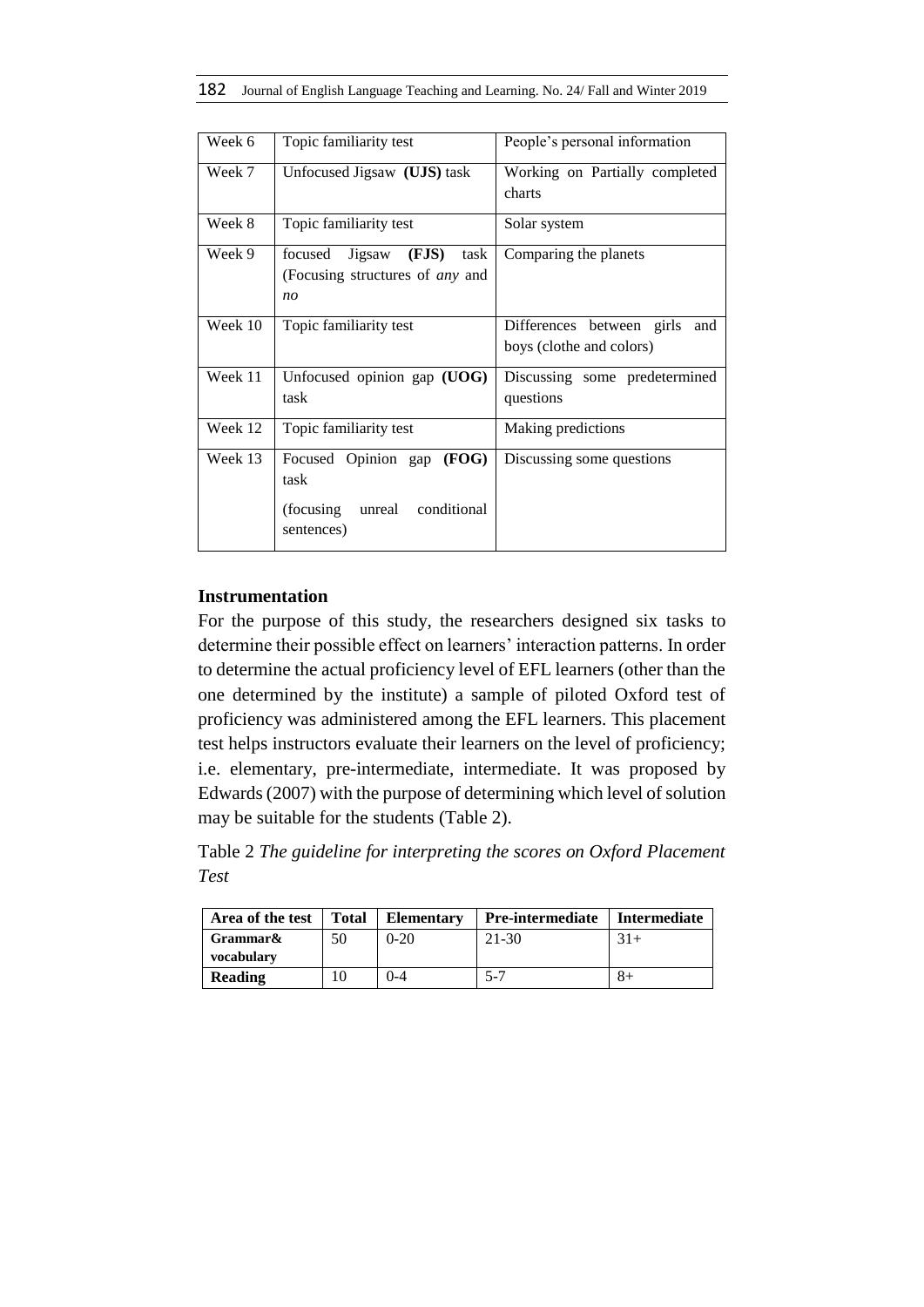| The Effect of Task Type on Autonomous EFL Learners' Interactive | 183 |
|-----------------------------------------------------------------|-----|
|                                                                 |     |

| writing | ╰ | --- | ۰.<br>- - |  |
|---------|---|-----|-----------|--|
|         |   |     |           |  |

The participants filled out a previously validated Learner Autonomy Questionnaire (LAQ) designed by Zhang and Li (2004). It consists of two parts including 21 questions. It measured and determined the participants' autonomy with a maximum possible score of 100. To avoid confusion, the participants were given the Persian translated version of questionnaire (Appendix A).

Tsui's (1994) framework for conversation analysis was also utilized in this study. Based on Sinclair and coulthard's (1975) model and the Initiation-Response-Feedback (IRF) exchange, Tsui (1994) devised a framework for classroom interaction analysis. Tsui (1994) develops her taxonomy on the three part unit (i.e., IRF) and then tried to add additional subclasses of the main acts. Three main moves of Initiating, Responding, and Follow-up were included in her taxonomy of interaction analysis. Different types of initiating acts were built to further discuss this move such as Elicitation, Requestive, Directive, and Informative. Subclasses of the Responding move were introduced as Positive, Negative, and Temporization. Three subclasses of the followup move were considered as Endorsement, Concession, and Acknowledgement (Appendix B).

## **Data Collection and Analysis**

As previously stated, the design of the study was a quasi-experimental one in the sense that the participants were selected based on their performance on Oxford Placement test as well as their level of autonomy. The learners took an oxford Placement test in order to be identified as real pre-intermediate level learners of English. The participants were requested to complete the survey so that their autonomy level was gained. The questionnaire took 30 minutes to be completed. Therefore, 60 EFL learners were selected randomly from among those having scored above 70 on the learning autonomy questionnaire designed by Zhang and Li (2004). As the EFL learners were going to participate in a process of interactive negotiation, they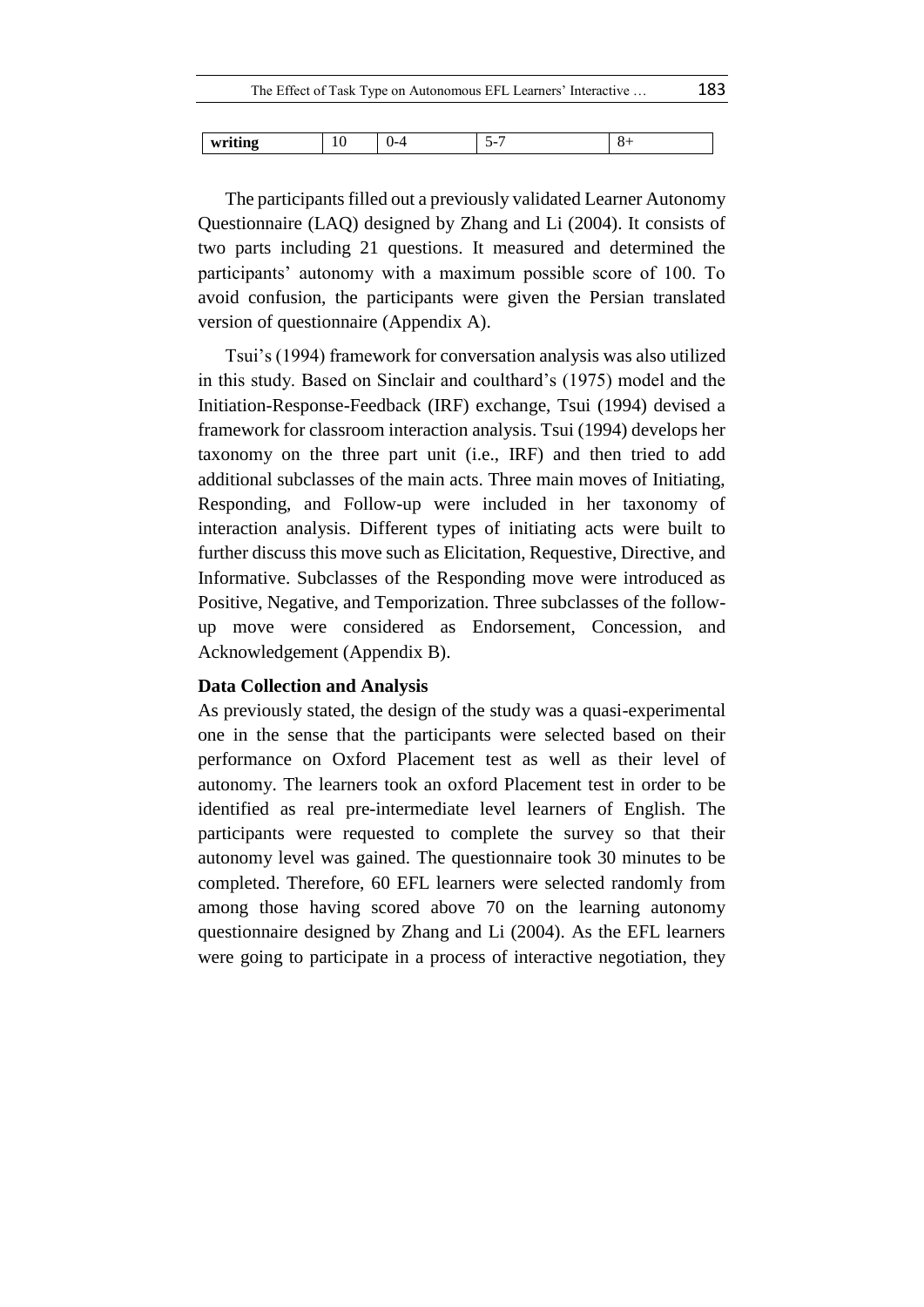needed to perform different tasks in the form of dyads, so the researchers randomly chose a partner for each learner.

Thus, the process of randomization yielded 30 dyads of EFL learners. In an orientation session, the learners filled out a background questionnaire in order to make sure that they had similar previous experience working with the computers as they are going to use instant messaging service of the computer called Telegram Desktop. The learners were asked to perform three types of tasks in both focused and unfocused format as discussed in table 1.

All the interactions were gathered in a synchronous computer mediated communication mode via Telegram Desktop chat program. The chat history of EFL learners' negotiations were inserted in a word file to be analyzed later. The quality and quantity of the negotiations were investigated by referring to some predetermined signals and indicators mentioned in Tsui'(1994) model of interaction. The peer interactive negotiations were interpreted in terms of the frequency of different negotiation moves and the existence of some additional items observed in the computer-mediated communication context.

#### **Results and Discussion**

Reliability analysis was conducted to determine the extent to which the data collected in the study represent the variables measured. Kappa statistic showed an acceptable degree of agreement between the two interpreters (table 3). Therefore, statistics showed the two raters highly agreed on the existence of different types of moves and categories in learners' chat history.

| Move              | Category    | Kappa value |
|-------------------|-------------|-------------|
| <b>Initiating</b> | Elicitation | .67         |
|                   | Requestive  | .81         |
|                   | Directive   | .78         |
|                   | Informative | .66         |

Table 3 *The strength of agreement via Kappa statistics*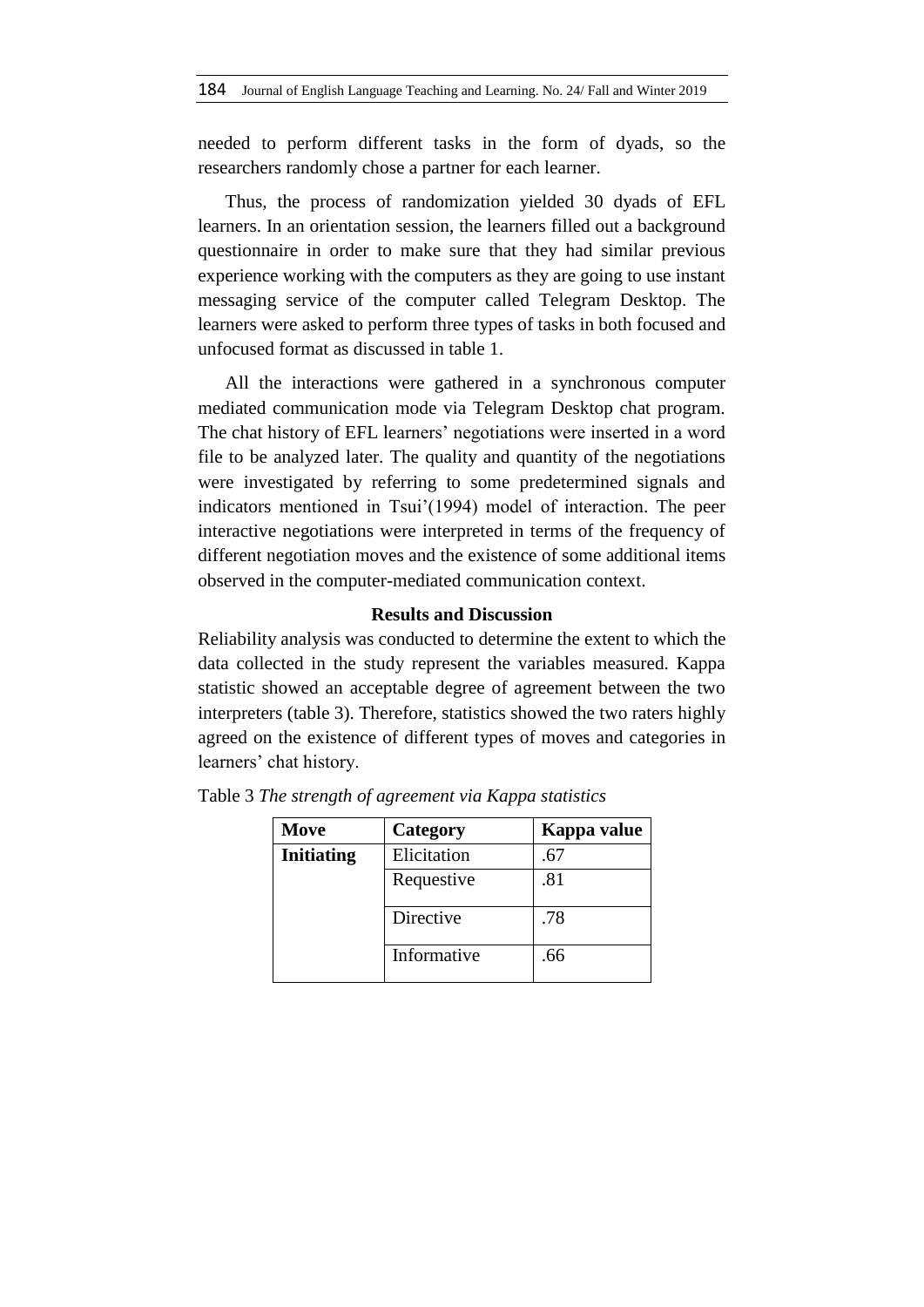| <b>Responding</b> | Positive       | .84 |
|-------------------|----------------|-----|
|                   | Negative       | .77 |
|                   | Temporization  | .85 |
| <b>Follow</b> -up | endorsement    | .65 |
|                   | concession     | .79 |
|                   | Acknowledgment | .62 |

Descriptive statistics were calculated regarding the data gained from the participants' performance on different types of tasks in both focused and unfocused format. Specifically, several One-Way Repeated Measure ANOVA Tests of SPSS (Statistical Procedure for Social Science) were conducted to the results obtained from the performance in different tasks (Decision making, Jigsaw, and opinion gap) in synchronous computer mediated communication mode.

Table 4 *Interaction turns across different tasks*

|                              | Min. | Max. | <b>Mean</b> | SD    |
|------------------------------|------|------|-------------|-------|
| <b>UDM</b> Interaction turns |      | 13   | 6.87        | 3.093 |
| <b>FDM</b> Interaction turns |      | 15   | 9.20        | 3.316 |
| <b>UJS</b> Interaction turns | h    | 24   | 13.33       | 5.202 |
| <b>FJS</b> Interaction turns |      | 22   | 11.00       | 5.795 |
| <b>UOG</b> Interaction turns |      | 14   | 8.67        | 2.928 |
| <b>FOG Interaction turns</b> |      | 17   | 10.30       | 4.228 |

Learners having performed unfocused jigsaw task (UJT) yielded the greatest mean for the use of interaction turns. The results also showed that those learners having performed unfocused decision making task (UDM) yielded the lowest mean in the use of interaction turns in this study (Table 4).

According to table 5, different initiation moves (Based on Tsui's model) were used by language learners during different tasks. As the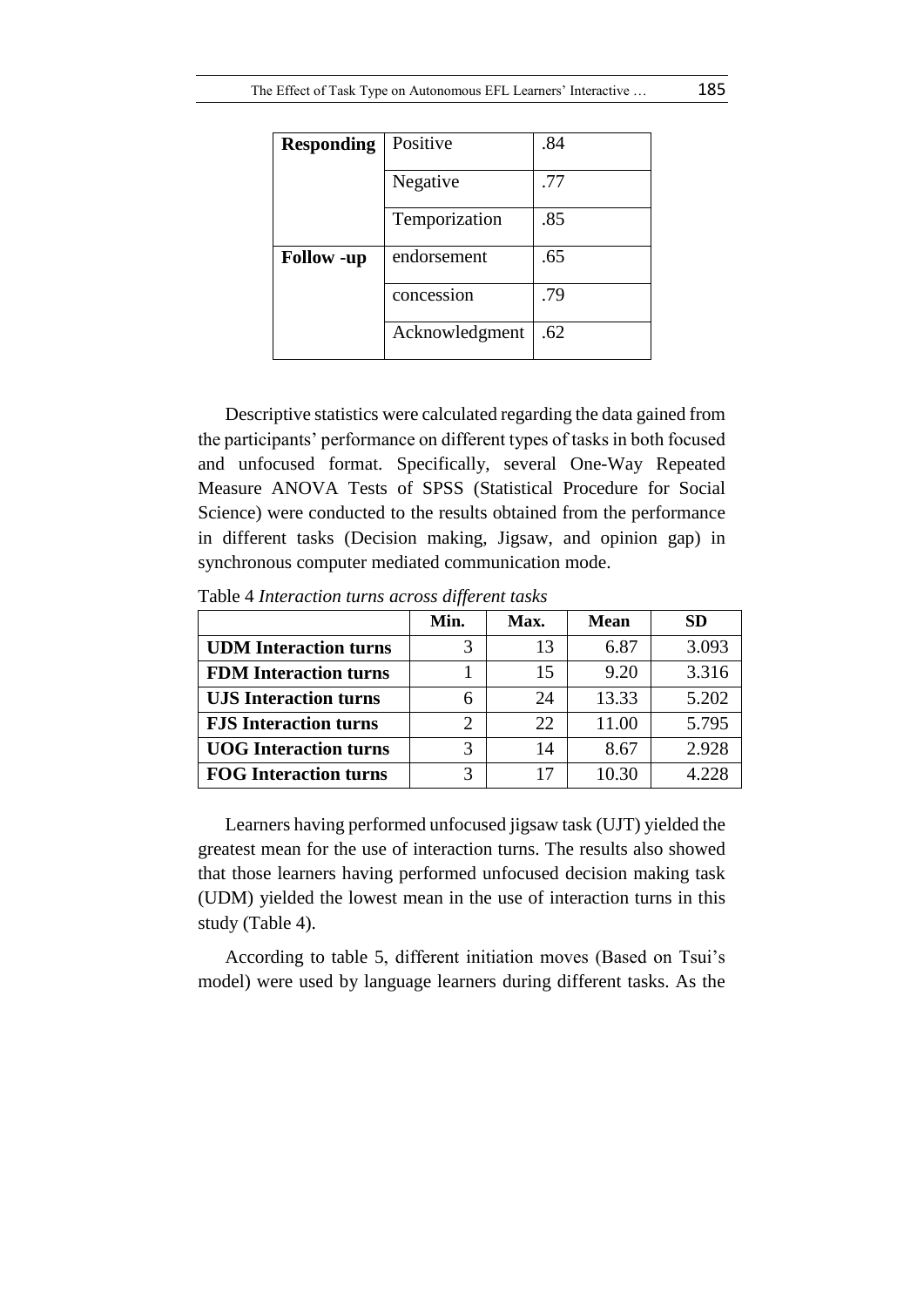table suggested there were significant differences among the six groups of learners performing different tasks regarding all types of initiation moves except Requestive one.

| <b>Initiation Moves</b>   | Sig.  | Eta     | <b>Sphericity</b> |
|---------------------------|-------|---------|-------------------|
|                           | value | squared |                   |
| <b>Announcement</b> (New) | 0.001 | 0.74    | violated          |
| <b>Elicitation</b>        | 0.001 | 0.72    | violated          |
| <b>Requestive</b>         | 0.10  | 0.20    | Not violated      |
| <b>Dirrective</b>         | 0.00  | 0.48    | Not violated      |
| <b>Informative</b>        | 0.001 | 0.62    | Not violated      |
| <b>Suggestive (New)</b>   | 0.002 | 0.47    | violated          |
| <b>Narrative (New)</b>    | 0.003 | 0.34    | violated          |

Table 5 *Initiation Moves across different tasks*

The assumption of sphericity was violated for Announcement move, so the detailed comparison is essential to be reported using the post hoc tests. UJS task proved to be the most effective one in having the learners use announcement move in their chat history, as a result it became different from all other tasks. There was a statistically significant effect for task type considering the use of Elicitation move. UOG and FOG tasks were different from other tasks since they have the learners use fewer number of Elicitation moves in comparison to other tasks. Considering the Directive category of the initiating move of Tsui's model, there was a significant difference among the learners in different types of tasks  $(Sig = 0.000)$ .

Another category which acts as an additional one for Tsui's model was "Suggestive" one. Such a new category proved to be used differently by the learners during the six types of tasks (Sig.  $=0.002$ ) with eta squared value of 0.47). Detailed comparison suggested that FOG task was significantly different from all other tasks as the number of this category in FOG task was higher than any other tasks.

Another new move which was found in learners' chat history was "Narrative" one. There was a significant difference among learners with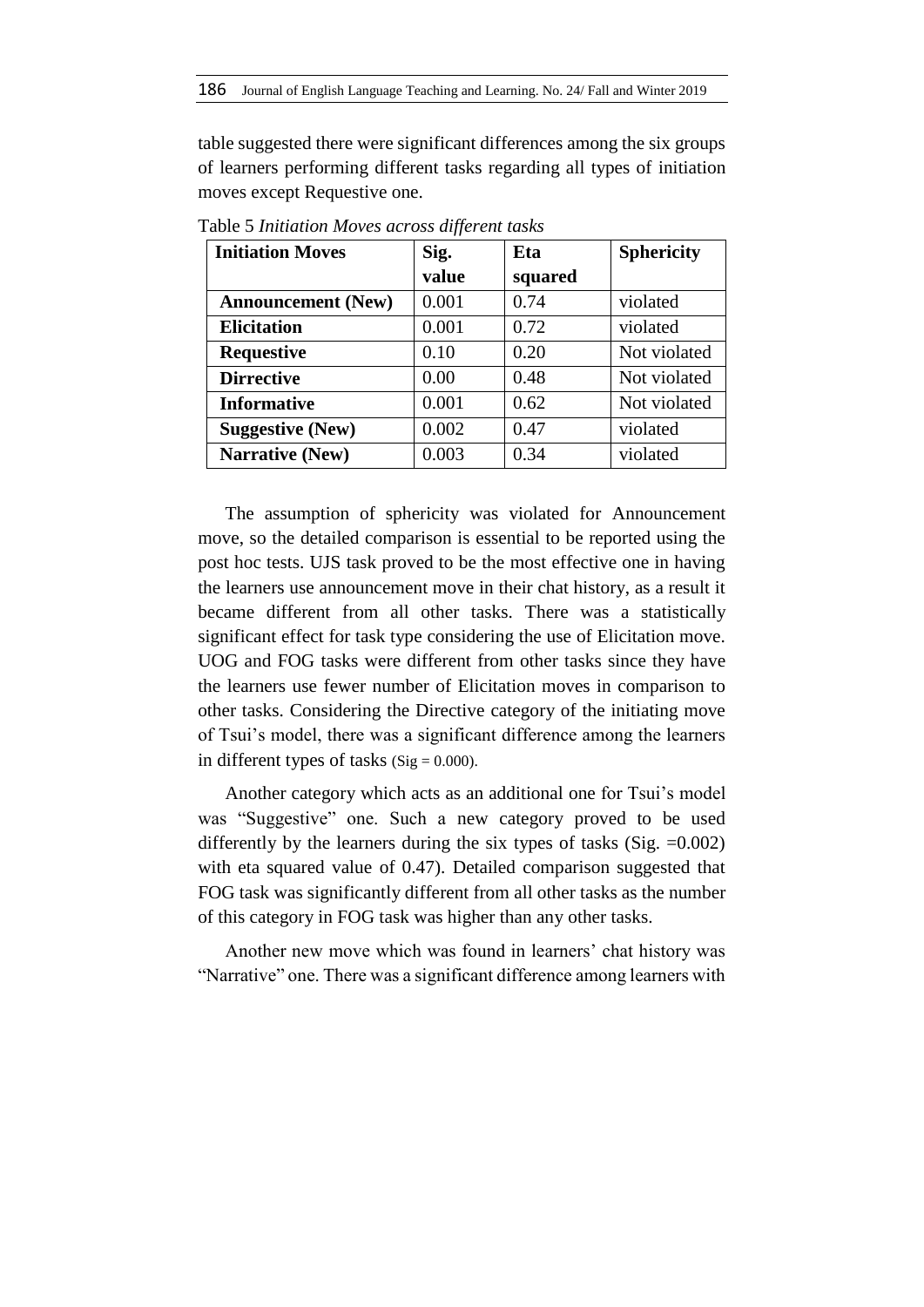regard to the use of Narrative move (Sig.  $= 0.003$ ). The detailed comparison suggested that UJS and FOG tasks were different from other types of tasks in this respect. One example of narrative category in a focused opinion gap task is provided bellow:

*Student 1: "I went hic in class and all laughed at me. So I decided not to breathe."*

As the example shows, the learner tried to narrate a short happening of her own. In this way, she would explain the meaning of the word "hic".

The first category of the initiation move, the Elicitation Category, was rarely used in opinion gap tasks both focused and unfocused. This fact showed that the EFL learners performing OG tasks are not needed to elicit their partners' ideas on different subjects. They themselves tried to discuss the point and communicate their personal opinion.

Some Mandative Categories were found in learners' interaction indicating that they were willing to use the directive category of initiation move mentioned in Tsui's (1994) model of interaction. In the following example the student tried to make her partners imagine a specific situation; therefore, by "Mandative" we don't mean forcing someone to do an action.

# *"Imagine you are a lonely child and you miss the train and you are all alone and a child"*

A strange function of the informative category existing in Tsui's (1994) model of interaction was *self-denigration* which was found in an opinion gap task where the EFL learner produced the following utterance:

*"Poor girls, they are not allowed to do something on their own"*

combined categories of initiation move was found in DM tasks where the students mixed the informative category with a degree of elicitation. Just like the case in jigsaw tasks, the first part acted as an introduction for the next part which functions as a trigger to elicit information, confirmation, agreement, idea, or clarification.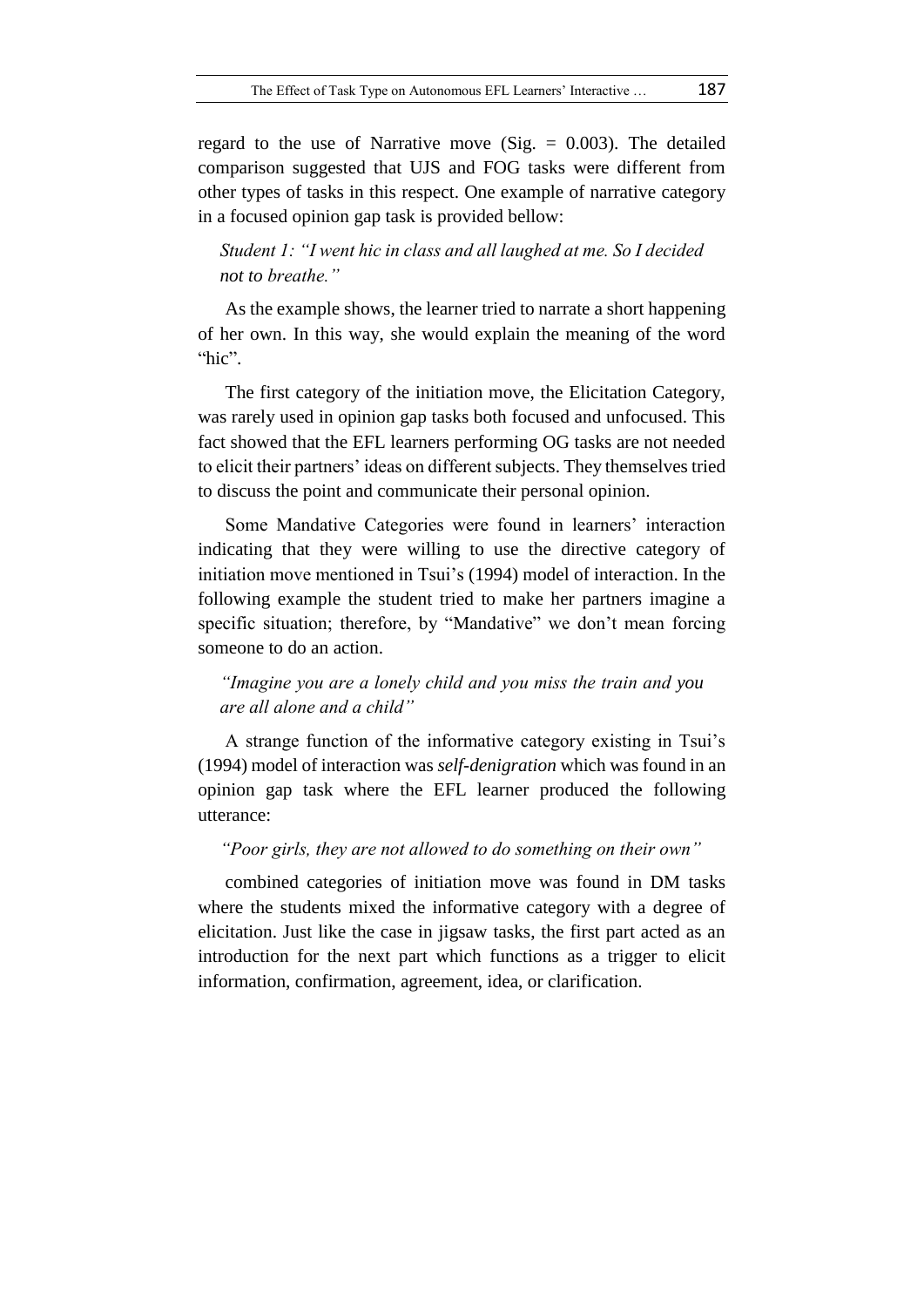Although the informative category included several sub-categories, the most frequent sub-category of this category was *anecdotal* one in which the participants made an attempt to relate their lives to the characters in different tasks.

| <b>Responding Moves</b>  | Sig.  | Eta squared | <b>Sphericity</b> |
|--------------------------|-------|-------------|-------------------|
|                          | value |             |                   |
| <b>Positive</b>          | 0.02  | 0.38        | violated          |
| <b>Negative</b>          | 0.001 | 0.65        | violated          |
| <b>Temporization</b>     | 0.001 | 0.81        | violated          |
| <b>Informative (New)</b> | 0.001 | 0.79        | violated          |
| <b>Exclamative (New)</b> | 0.2   | 0.10        | Not violated      |
| <b>Suggestive (New)</b>  | 0.3   | 0.20        | Not violated      |
| <b>Ideological</b> (New) | 0.001 | 0.89        | violated          |
| Delay (New)              | 0.01  | 0.24        | Not violated      |

Table 6 *Responding Moves across different tasks*

Tsui's (1994) model of S-S interaction categorizes the second move, i.e. Responding, into three main types of replies including *positive*, *negative*, and *temporization*. Of course this study devised some other categories for the above move such as *delayed*, *modification*, *ideological*, etc. It should also be mentioned that there were some cases in which the interlocutors didn't provide any answers to the initiation move. As table 6 revealed, different responding moves were utilized by language learners. According to the statistics, there were significant differences among learners in using responding moves during different tasks except *exclamative* and *suggestive* types of responding moves. With regard to responding (positive) move, the descriptive statistics showed that all learners used the move in their chat history but they tried to use it mostly in UOG task. The post hoc analysis showed that FJS and UOG tasks were significantly different in containing the positive responding move (Sig.  $= 0.02$ ).

The last category from the responding move was *Suggestive* one used in FOG and UOG tasks. There were no significant differences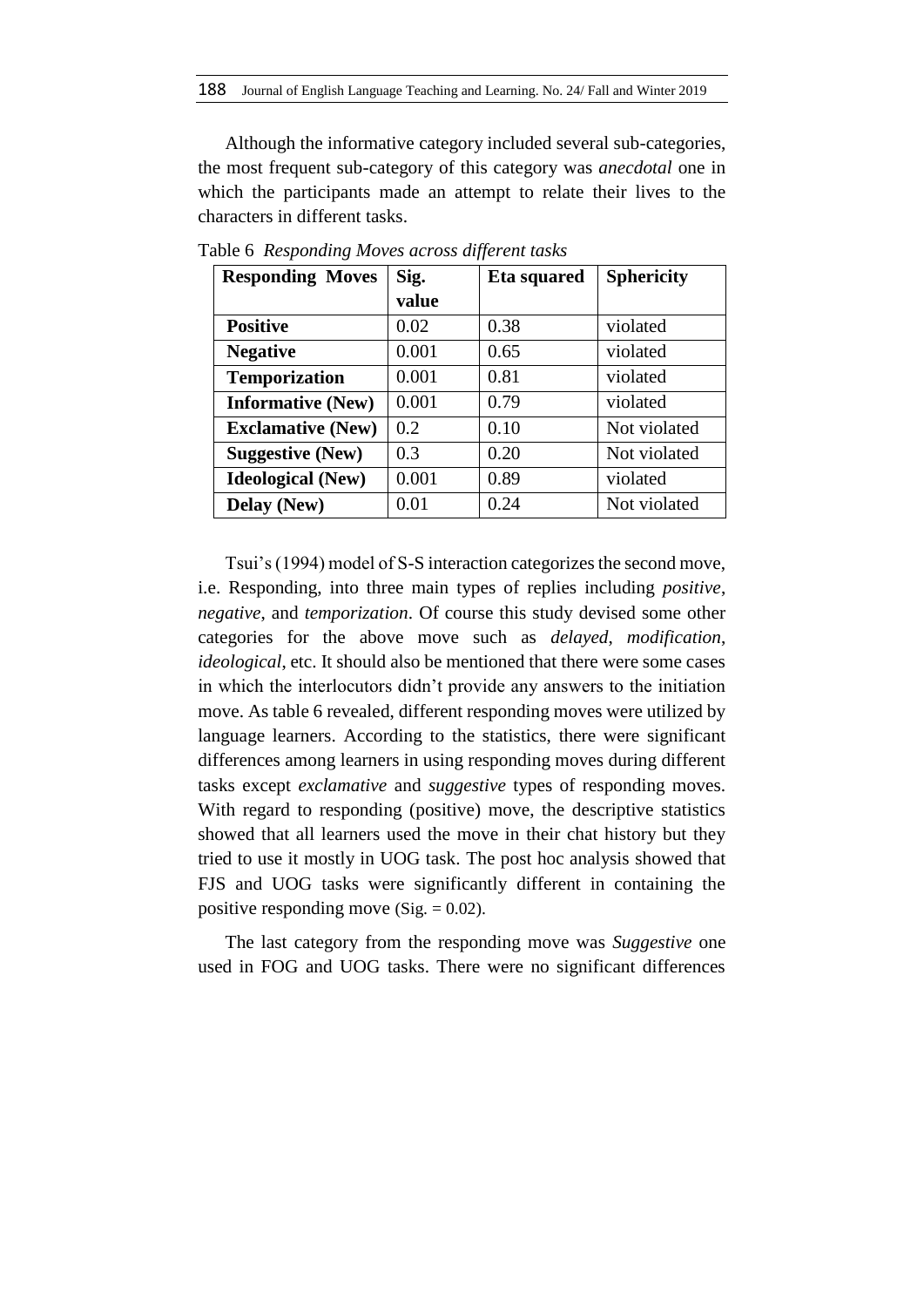regarding such move as the move was a new one added to the taxonomy proposed by Tsui (1994). Very few cases of *Suggestive* responses were found in opinion gap tasks; hence, we treated such a response as a devised category of Responding move added to Tsui's model. Another devised category for responding move was the *Delayed* category some cases of which were observed in DM tasks.

Combined categories were also observed in responding utterances produced by the EFL learners. Through the first category they corrected their peers' grammatical mistakes and then tried to focus on the context of the task and provide a negative or positive response as a reaction to the previous utterances. For instance, one participant made an attempt to provide a two-part response in FDM task:

*Student1: "I also think that maybe they froze !!!" Student 2: "It is not true that they may have been frozen."*

 *"No, but the ice was in the see"* 

Most cases of Informative category of this move were observed in UDM task as the students were supposed to come up with a pure discussion based on the information provided in the text.

| <b>Follow-up Moves</b>   | Sig. value | Eta     | <b>Sphericity</b> |
|--------------------------|------------|---------|-------------------|
|                          |            | squared |                   |
| <b>Corrective (New)</b>  | 0.01       | 0.27    | violated          |
| <b>Suggestive (New)</b>  | 0.1        | 0.12    | Not violated      |
| <b>Endorsement</b>       | 0.001      | 0.86    | violated          |
| <b>Concession</b>        | 0.001      | 0.83    | violated          |
| Acknowledgement          | 0.001      | 0.54    | violated          |
| <b>Informative</b>       | 0.001      | 0.74    | violated          |
| <b>Ideological</b> (New) | 0.001      | 0.43    | violated          |

Table 7 *Follow-up Moves across different tasks*

Statistics on Follow-up moves in Table 7 revealed that there were significant differences among learners using different moves of follow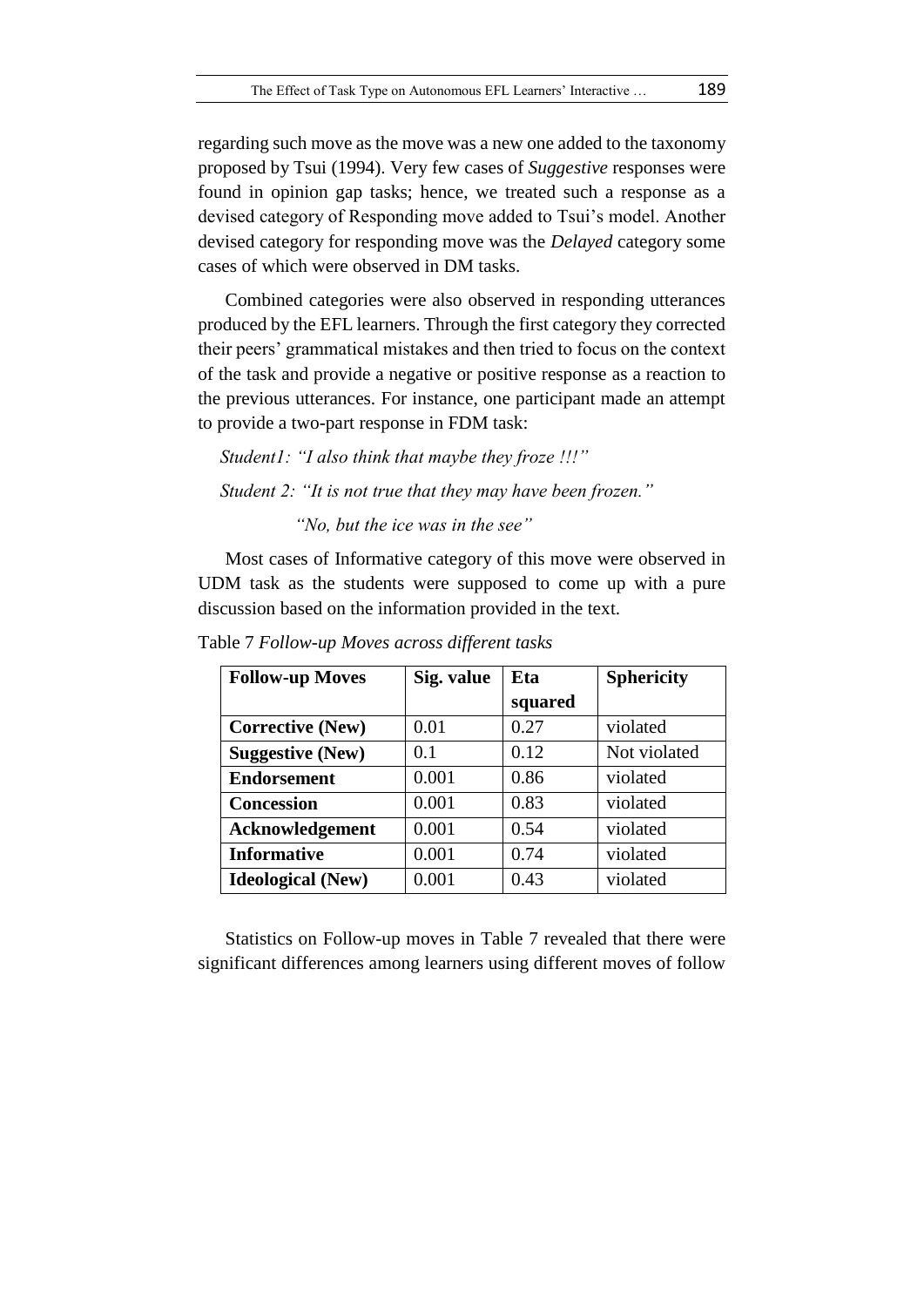up category except for the suggestive move which was an additional move.

As the nature of all tasks necessitates the EFL learners to ask some sort of questions in order to perform the task efficiently, most of the follow up moves were of *informative* type no matter how completely the participants come up with the final goal of the task. Some cases of imagination were also found in another additional category of the follow up move, i.e. *ideological* one. This type of category has been seen in FJS task where the participants thought about an imaginary situation and tried to talk about funny things to move toward an informal chat.

The third additional category of the follow up move was called *corrective* as it deals with the modification of the previous move and also giving suggestion to edit the utterance. Such a category was just observed in DM tasks both focused and unfocused ones.

One of the main categories of this move appears to be the *endorsement* one through which the EFL learners made an attempt to declare their support of the previous utterance. The least cases of such category existed in FOG task maybe because the participants freely communicate their ideas during this task and were not forced to accept their partners' opinions on the topic.

The second main category of the follow up move based on the interaction model was *concession* in which the students let their peers handle the flow of the interaction and avoid approving their utterances. Such a category was not observed in UDM tasks as the participants actively took part in the negotiated interaction to solve the mystery; hence, they were not willing to hand over their turn to their partners. Of course through such category some of the partners are trying to smartly reject their peers' utterances.

The last category of this move existing in the model of interaction proposed by Tsui (1994) appeared to be *acknowledgement* one. Few learners had a desire to appreciate the partners' responses since the believe that it was their duty to perform their role in the respected task;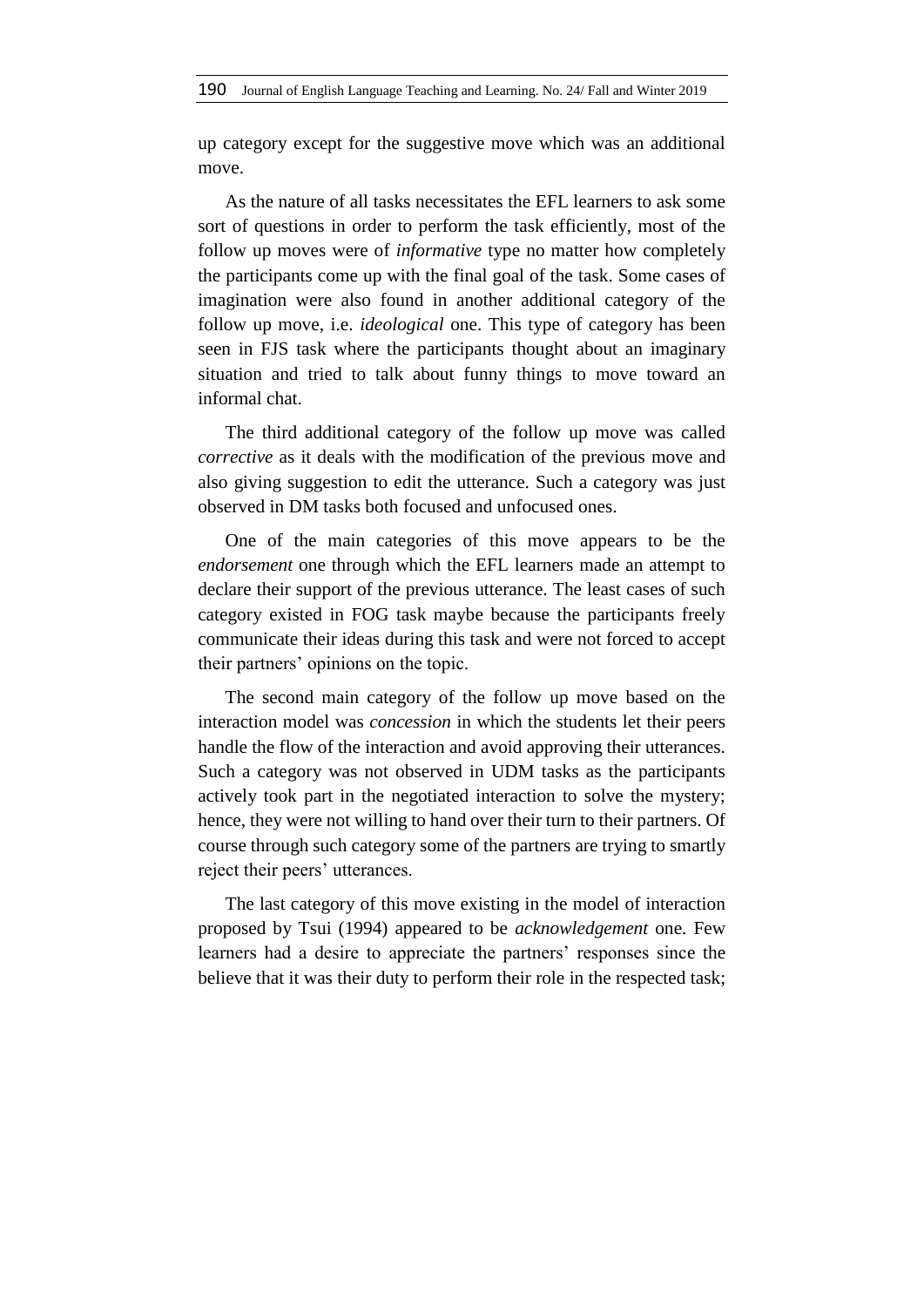however, some inconsiderable cases were found in JS tasks perhaps with the purpose of signaling the end of a part in the task and moving on to the next part. Therefore, the nature of JS tasks necessitates the participants to use a signal in their follow up move in order to announce the end of a turn.

### **Conclusion**

Considering Tsui's (1994) model of interaction, it became clear that there exist four main categories for the first move naming Initiating move. Each of these categories refers to different sub-categories which may be observed in EFL learners' chat history. Except these categories, the results showed that there may be some other categories found in learners' interaction such as *Announcement*, *Suggestion*, and *Narration*. Furthermore, the learners may use *reminder of negotiation* to focus more on their utterances. This type of interaction mostly observed in unfocused decision making tasks. As Samaan and Bernard (2004) suggested an adaptation motor forces the learners to use specific moves and exchanges in each type of task. As a result, the task designers should pay attention to the point that interaction patterns and the task type fit together; hence, they should embark on the task of designing materials with respect to dynamic adaptation to the new context.

An interesting finding of the study was that the interactive negotiations of the learners was not following a rigid Initiation-Response-Feedback (IRF) pattern which was in line with the findings of Rashidi and Rafieerad (2010) who claimed that some categories were missing in interaction that can be related to contextual factors and also there were some cases in which the interlocutors didn't provide any answers to the initiation move.

Furthermore, taking a general look at the statistics gained from learners' initiating utterances, it could be induced that a lot of *two-part initiation categories* existed in jigsaw tasks. The first part, which is informative category, gives information and the second part functions as an elicitation category which makes the partners give information so as to fill the gap. In addition, another type of combined move were also found in jigsaw tasks as the learners started to narrate a short story from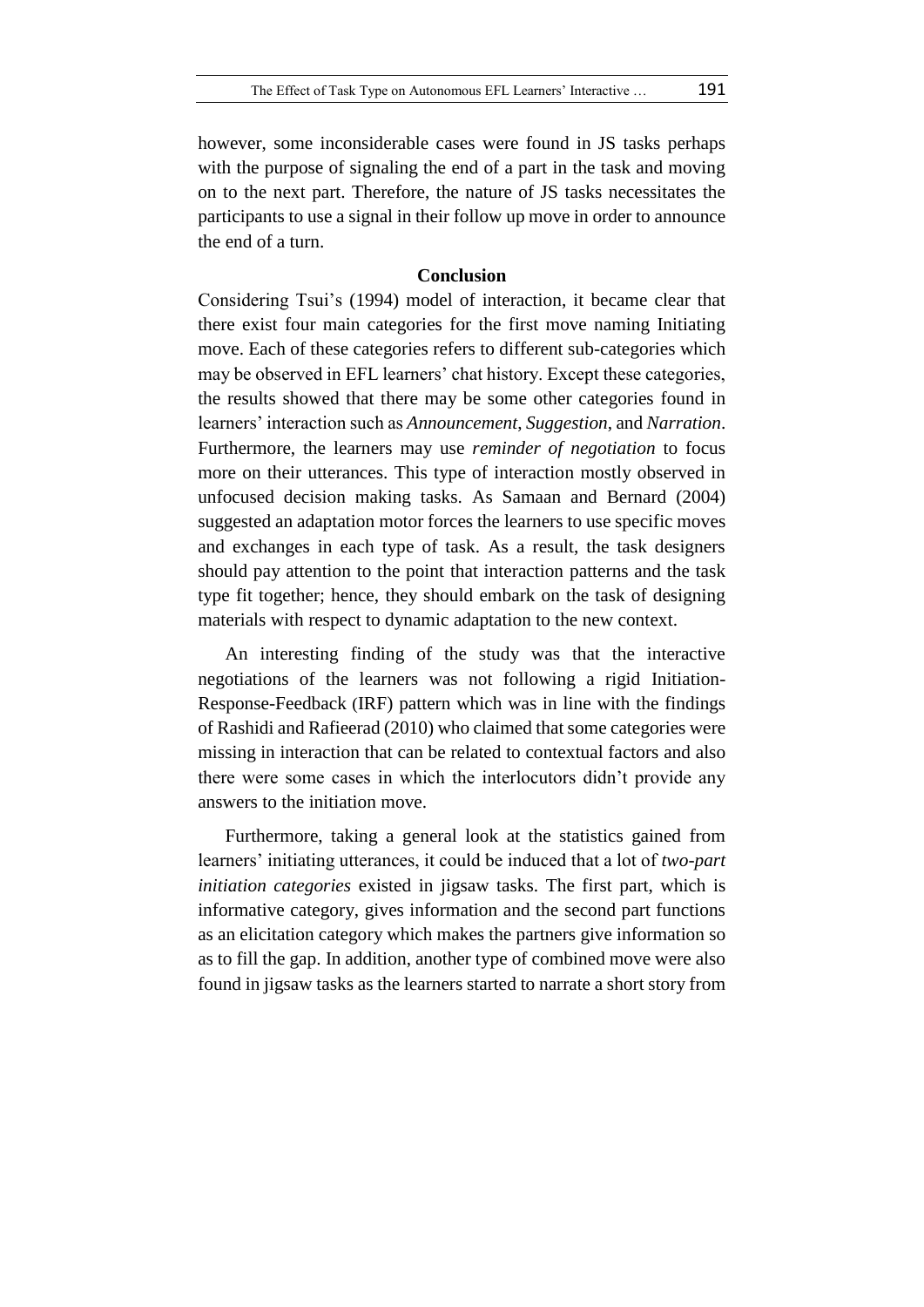their own lives and tried to create a relationship with task characters; therefore, one part of the combined category was seen to be narration. Such category was regarded as a devised one in Tsui's (1994) model of interaction. Just like Pica, Kanagy, and Faldum (1993), this study showed that jigsaw tasks produced the greatest amount of interaction turns as compared with other types of tasks. Ku (2016) also proved the same statistics considering the amount of negotiation a task may produce.

The overall results showed that learners performing UDM task tend to produce negative responses rather than positive or temporization ones; however, they are willing to provide temporization responses in all other tasks. By temporization, Tsui (1994) refers to the act of answering the partners' questions by asking another question in order to distract the peers from the main question. This statistic proved the learners' less ability in providing positive or negative responses. Presenting negative responses was proved to be a more comfortable way to escape from justification or explanation given on a special issue.

Another point which was obvious during qualitative analysis of the EFL learners' presented responses was that they ignore spelling mistakes made by their partners and just focus on grammatical ones. Maybe, they were not paying attention to the errors existing in the text because they thought this kind of modifications doesn't affect the output of the tasks.

Overall, the subjects paid less attention to the use of Requestive category during all types of tasks as they didn't need to ask for permission or action in such tasks. EFL learners made an attempt to include more Elicitation categories in jigsaw tasks as well as more concession categories in different tasks as they tried to learn some points from their partners and then succeed in filling the gaps made in their minds.

An interesting point inferred from the statistics of *Follow-up* move was that partially none of the participants made an attempt to thank for their peers' responses and they thought that it is their duty to react to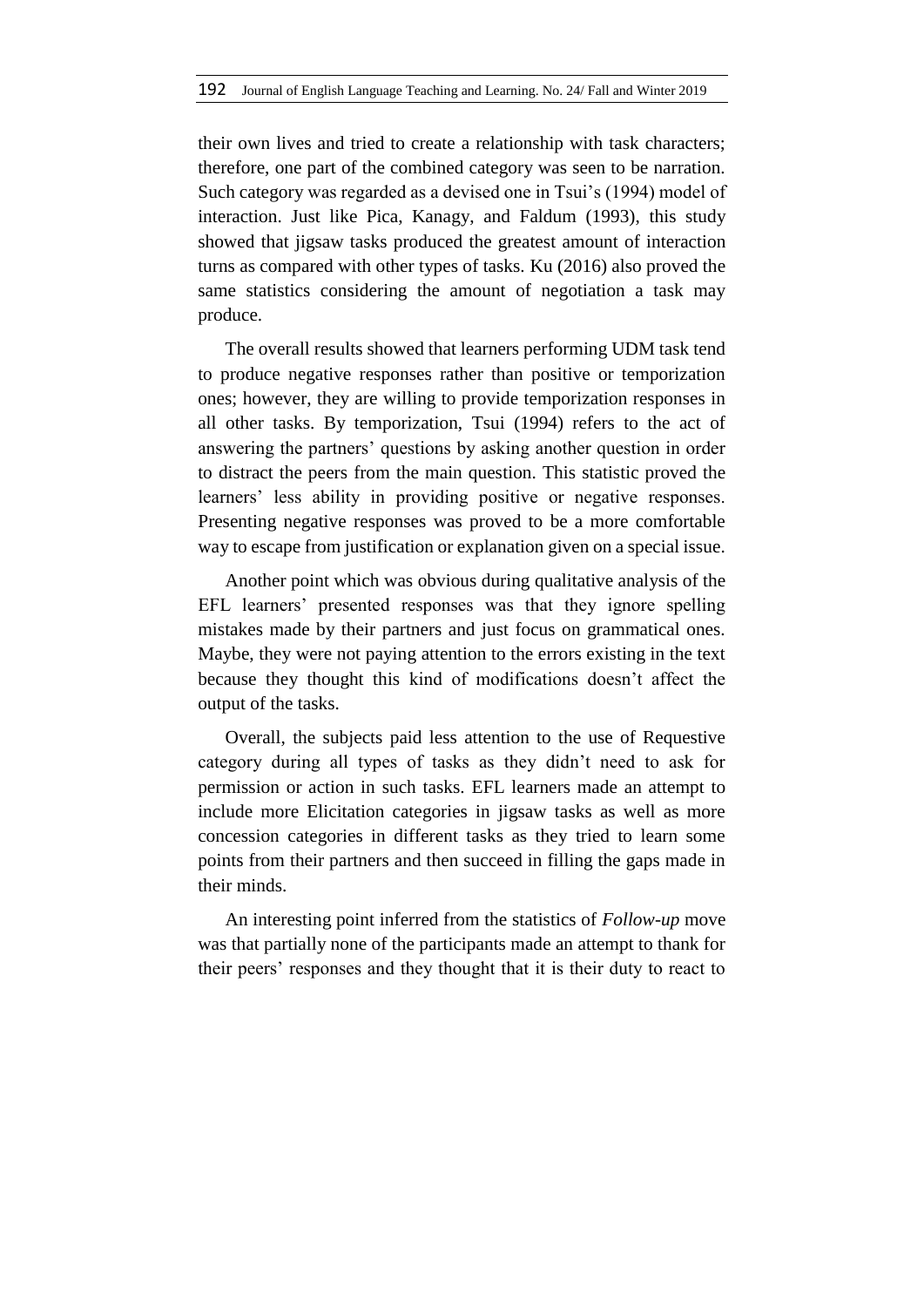the initiating move of the interactive negotiation. As mentioned previously, one of the devised categories for the present move was informative one. Whenever the responding move seems to be of negative type, it is likely that the follow up move appears in the form of an informative category in order to provide the missing information of the task.

### **Limitations and delimitations of the study**

The study consists of both qualitative and quantitative analysis of the learners' interactive negotiation in text-based computer mediated communication. The primary data gathering method was recording and saving the process of interaction among learners in the classroom. The software used in the study is Telegram Desktop, a partially new chat program. The negotiation history of the EFL learners were analyzed by the researcher with regard to a model of interaction devised by Tsui (1994) based on Sinclair and coulthard's (1975) model of interaction and the Initiation-Response-Feedback (IRF) exchange in a descriptive and qualitative mode.

Synchronous computer mediated communication facilitate the EFL learners' negotiations in an environment not including the stress and anxiety present in face to face (FTF) mode of interaction. In a study done by Pellettieri (2000), it became clear that students participated in synchronous computer mediated communication produced a larger number of sentences, phrases, and words than those participated in FTF discussion. Therefore, the mode of interaction was determined to be the synchronous computer mediated communication in order to elicit more production in terms of moves of interaction on the part of the learners.

The study was limited to the pre-intermediate female learners of English since the researcher didn't aim at investigating the gender as a moderating variable affecting the nature of interactive negotiations. Tsouroufli (2002), Drudy and Chathain (2002), Duffy et al. (2002), and Canada and Pringle (1995 detected that gender had a role to play in the interaction patterns. Furthermore, the tasks performed by the learners during the main study were Decision-making, Jigsaw, and Opinion-gap tasks which are among the tasks usually done in real classroom context.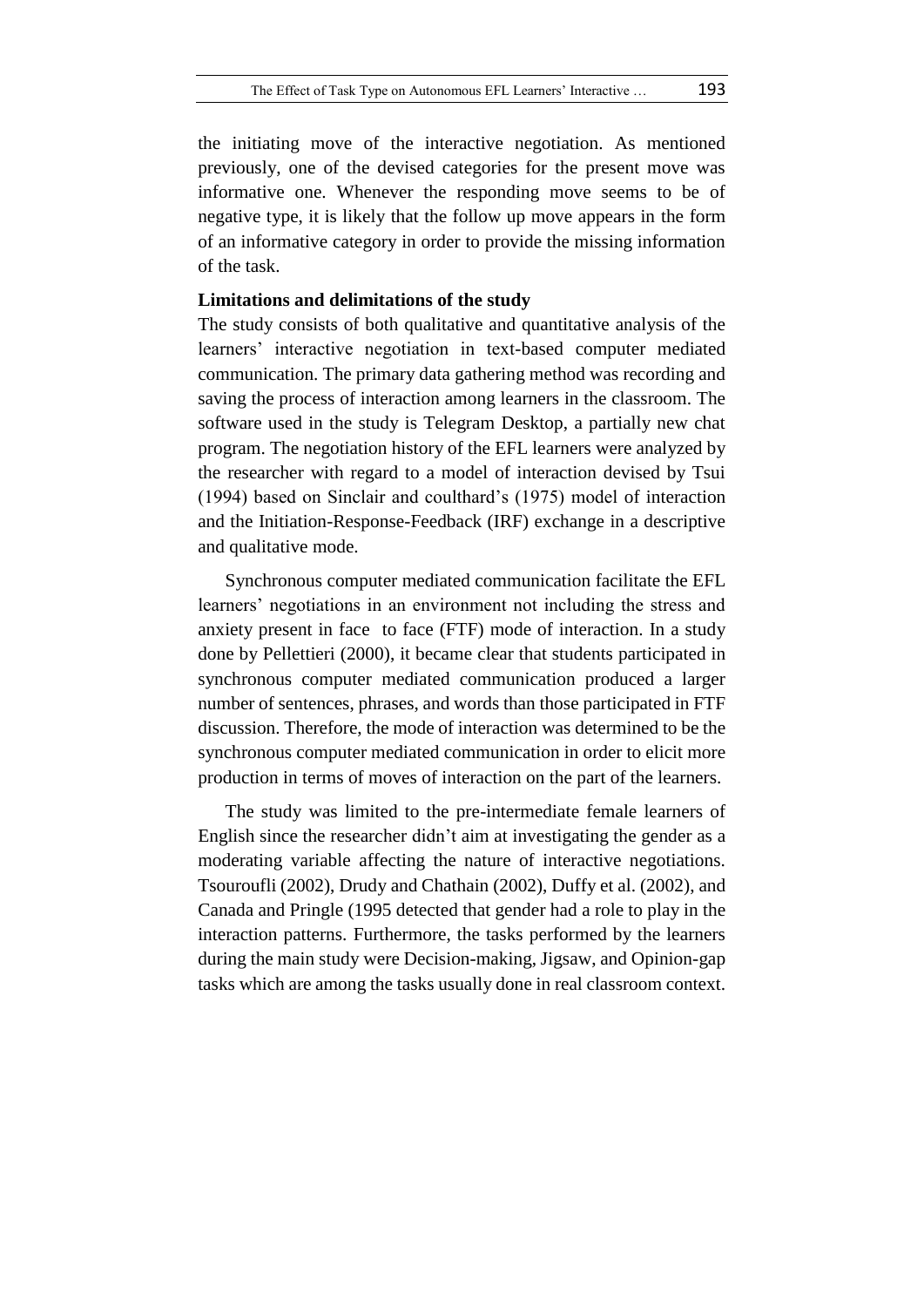Therefore, most of the learners were familiar with the exact procedure of the tasks. Those learners with low degree of familiarity with the tasks were informed during an introductory session being held prior to the main study. In addition, Smith (2003) proved that the jigsaw task is the most influential type of activity that elicit negotiation of meaning.

In spite of the fact that the number of the research subjects is higher than many previous studies, it is probable that a sample of 60 students is not enough to show significant differences among different task types. If the study used a bigger sample, the results might be different.

The study lasted for only four months, which was probably insufficient to establish whether learners' autonomy had a relationship with students' interactive behavior in computer-mediated mode of interaction.

The negotiation among learners had several drawbacks. First, they were time-consuming and made the peers tired if identical errors were repeatedly made by students. If students see many errors in their utterances they may be embarrassed and lose confidence. Some students may lack the proficiency level in identifying errors and correcting them. (Bitchener and Ferris, 2012; Corpuz, 2011)

There are also some other limitations of the research reported above. The instruments used in the study needed the development of the scales because different aspects of learner autonomy should be considered.

We didn't observe the learners' classroom practices and had to rely on their reports in the questionnaire they submitted. The participants we chose for the study were of the same level of proficiency; therefore, the proficiency level of the learners could not be considered as a moderating factor in the study.

In addition, this study employed quantitative research design; further studies can employ qualitative research design. The questionnaires should be accompanied with other instruments such as observation and interview in order to get a complete picture of students' views and to achieve more reliable results.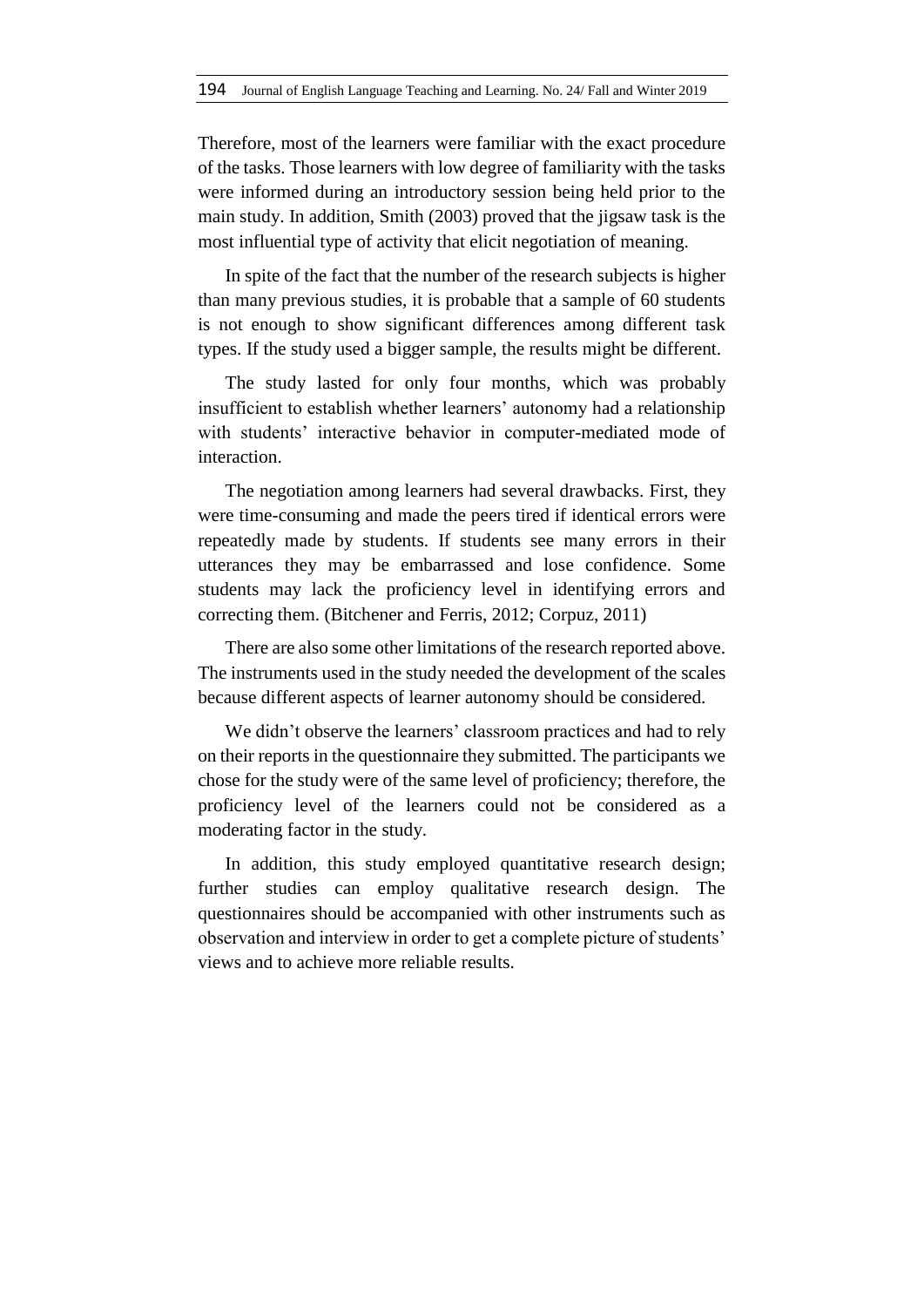#### **Suggestions for further research**

It will be productive for the next researcher to conduct the study not only about task interaction patterns but the whole classroom interaction patterns as well. Furthermore, it will be better for other researchers to conduct the study about EFL learners' interaction patterns in which other factors on classroom interaction such as risk-taking and learner motivation play a role. Then, Future researchers are expected to observe not only interactive negotiations among students but also negotiations between teacher and student.

Further investigations are needed to address the problem of Students' not performing communicative tasks at home. As Sussex(2012) emphasized the use of mobile devices has been regarded as an potential way in learning English as a foreign or second language. Instructors should provide an opportunity for the learners to use mobile systems specifically designed for educational purposes in order not to allow the learners to use them for entertainment. Therefore, whenever the learners can perform several tasks using their mobile devices, the researchers will have a larger mass of data on students' interaction turns. Kim and Kwon (2012) focused on the demand for improving more approaches and methods in designing tasks for Mobile Assisted Language Learning (MALL). The selection of suitable methods of technological development in instructional environments should be based on theory and research in language learning (Doughty & Long, 2003).

#### **References**

- Bitchener, J. and Ferris, D. R. (2012). *Written corrective feedback in second language acquisition and writing*. New York: Routledge 221
- Canada, K., & Pringle, R. (1995). The role of gender in college classroom interactions Retrieved July 14, 2008, from http://www.sociology.ohiostate.edu/emc/ genderincollege classroom.htm.
- Chen, Y. H. (2005). Computer mediated communication: The use of CMC to develop EFL learners' communicative competence. *Asian EFL Journal,* 7(1), 167-182.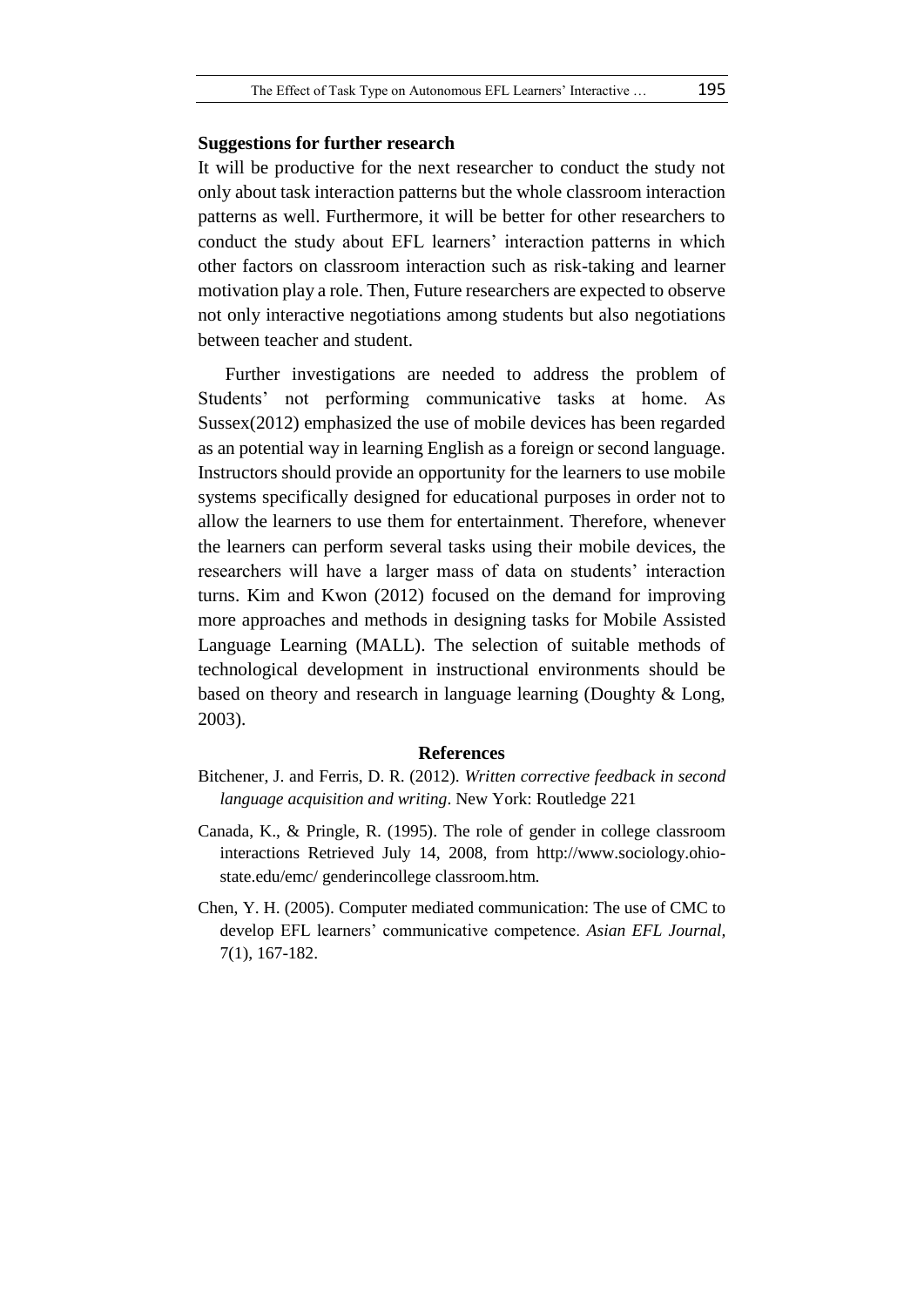- Chu, H. (2004). A study of negotiation of meaning in synchronous computermediated communication between non-native speakers of Japanese and Korean. Proceedings of the 8th conference of Pan-Pacific Association of Applied Linguistics 8, 64-75. http://www.paaljapan.org/resources/proceedings/PAA8/pdf008.pdf (accessed 17/10/2012).
- Corpuz, V. F. (2011). *Error correction in second language writing: teachers' beliefs, practices and students' preferences*. Unpublished Master's thesis. Queensland University of Technology.
- Dickinson, L. and Carver, D. (1980) 'Learning how to learn: Steps towards self-direction in foreign language learning', *ELT Journal*, 35 (1): 1–7.
- Drudy, S., & Chathain, M. (2002). Gender effects in classroom interaction: data collection, self-analysis and reflection. Retrieved November 13, 2007 from http://www.multilingual-matters.net/erie/016/0034/erie0160034.pdf.
- Duffy, J., Warren, K., & Walsh, M. (2002). Classroom interactions: Gender of teacher, gender of student, and classroom subject. Retrieved September 12, 2007, from http://www.multilingual matters. net/erie/016/0034/erie0160034.pdf.
- Fernández-García, M. & Martínez-Arbelaiz, A. (2002). Negotiation of meaning in nonnative speaker-nonnative speaker synchronous discussions. *CALICO Journal*, 19(2), 279-294.
- Figura, K. & Jarvis, H. (2007). Computer-based materials: A study of learner autonomy and strategies. *System,* 35, 448-468.
- Gass, S.M. (1997). *Input, interaction and the second language learner*. Mahwah, NJ: Lawrence.
- Gass, S.M., & Varonis, EM. (1985). Negotiation of meaning in non-native speaker conversation. In S. Gass & C. Madden (Eds.), *Input in second language acquisition* (pp. 149-161). Rowley, MA: Newbury House.
- Guevara de León , G . (2010). Learner autonomy in language learning? Is that possible? MEMORIAS DEL VI FORO DE ESTUDIOS EN LENGUAS INTERNACIONAL .978-607-9015-22-0. From [http://fel.uqroo.mx](http://fel.uqroo.mx/) Hearst, M. (2000). The debate on automated essay grading. *Intelligence Systems, 15(5), 22-37*.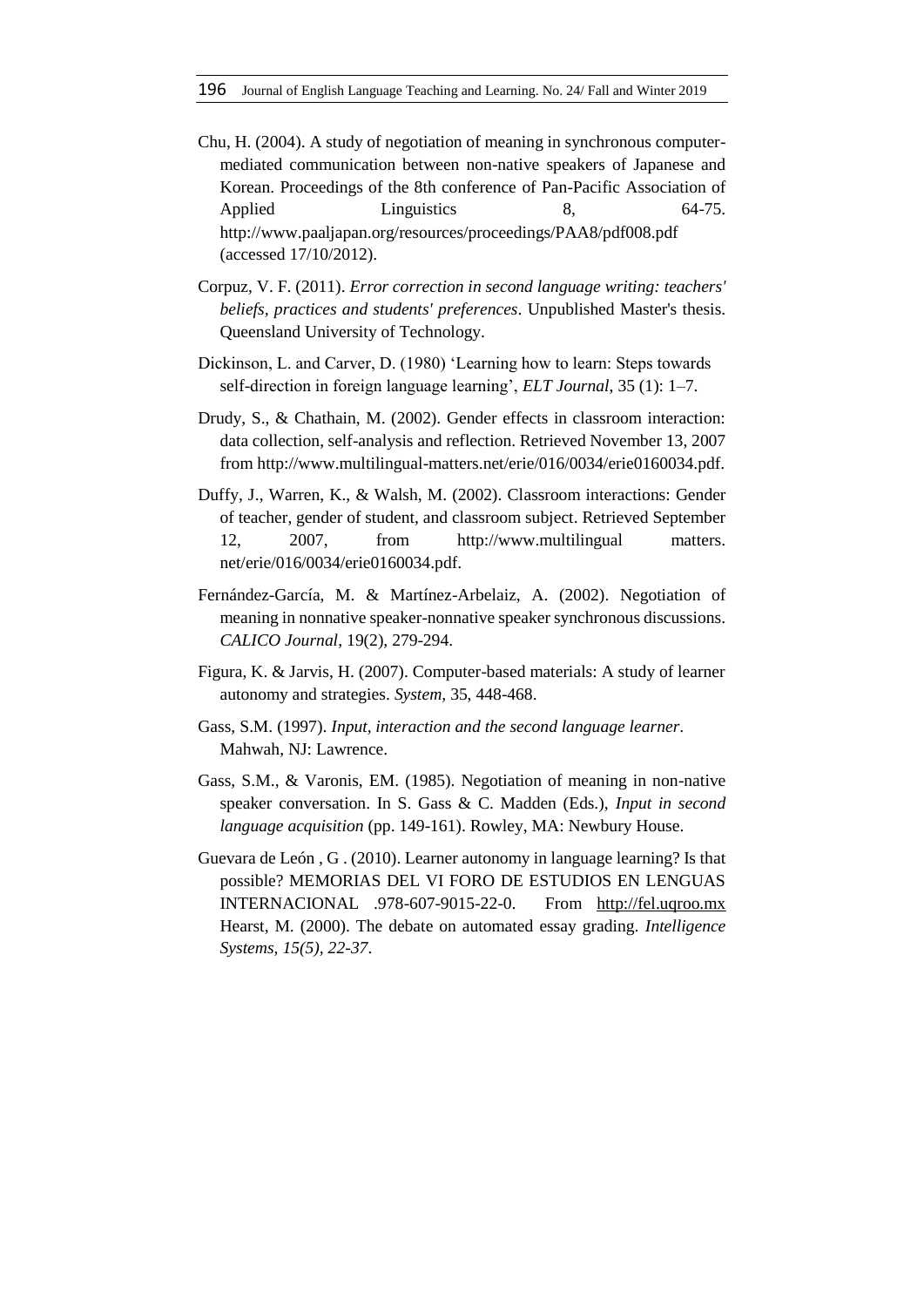- Jafari, S., & Kafipour, R. (2013). An Investigation of Vocabulary Learning Strategies by Iranian EFL Students in Different Proficiency Levels. 2(6).
- Kung, S.-C. (2004). Synchronous electronic discussions in an EFL reading class. *ELT Journal* 58(2), 164-173.
- Little, D. (1991). *Learner autonomy: Definitions, issues and problems*. Authentik Language Learning Resources Limited.
- Long, M. H. . (1980). Input, interaction, and second language acquisition. Doctoral dissertation, University of California, Los Angeles, 1980. Dissertation Abstracts International, 41, 5082.
- Long, M. H. (1996). The role of linguistic environment in second language acquisition. In W. Richie & T. Bhatia (Eds.), Handbook of second language acquisition (pp. 413–478). San Diego: Academic Press.
- Nakahama, Y., Tyler, A & van Lier, L .(2001). Negotiation of meaning in conversational information gap activities: A comparative discourse analysis. *TESOL Quarterly,* 35(3), 377-405.
- Nike, N. (2010). Examining the language learning potential of a task-based approach to synchronous computer-mediated communication. Ph. D. dissertation, Victoria University of Wellington.
- Pellettieri, J. (2000). Negotiation in cyberspace: the role of chatting in the development of grammatical competence. In M. Warschauer and R. Kern (Eds.), *Network-based language teaching: concepts and practice* (pp. 59- 86). Cambridge: Cambridge University Press.
- Pica, T. (1987). Second-language acquisition, social interaction, and the classroom. *Applied Linguistics, 8,* 3-21.
- Pica, T., & Doughty, C. (1985). Input and interaction in the communicative language classroom: A comparison of teacher-fronted and group activities. In S. M. Gass, & C. G. Madden (Eds.), Input in second language acquisition (pp. 115-132). Rowley, MA: Newbury House.
- Pica, T., Kanagy, R., & Falodun, J. (1993). Choosing and using communication tasks for second language research and instruction. In S. Gass & G. Crookes (Eds.), *Tasks and language learning: Integrating theory and practice* (pp. 9–34). Clevedon, England: Multilingual Matters.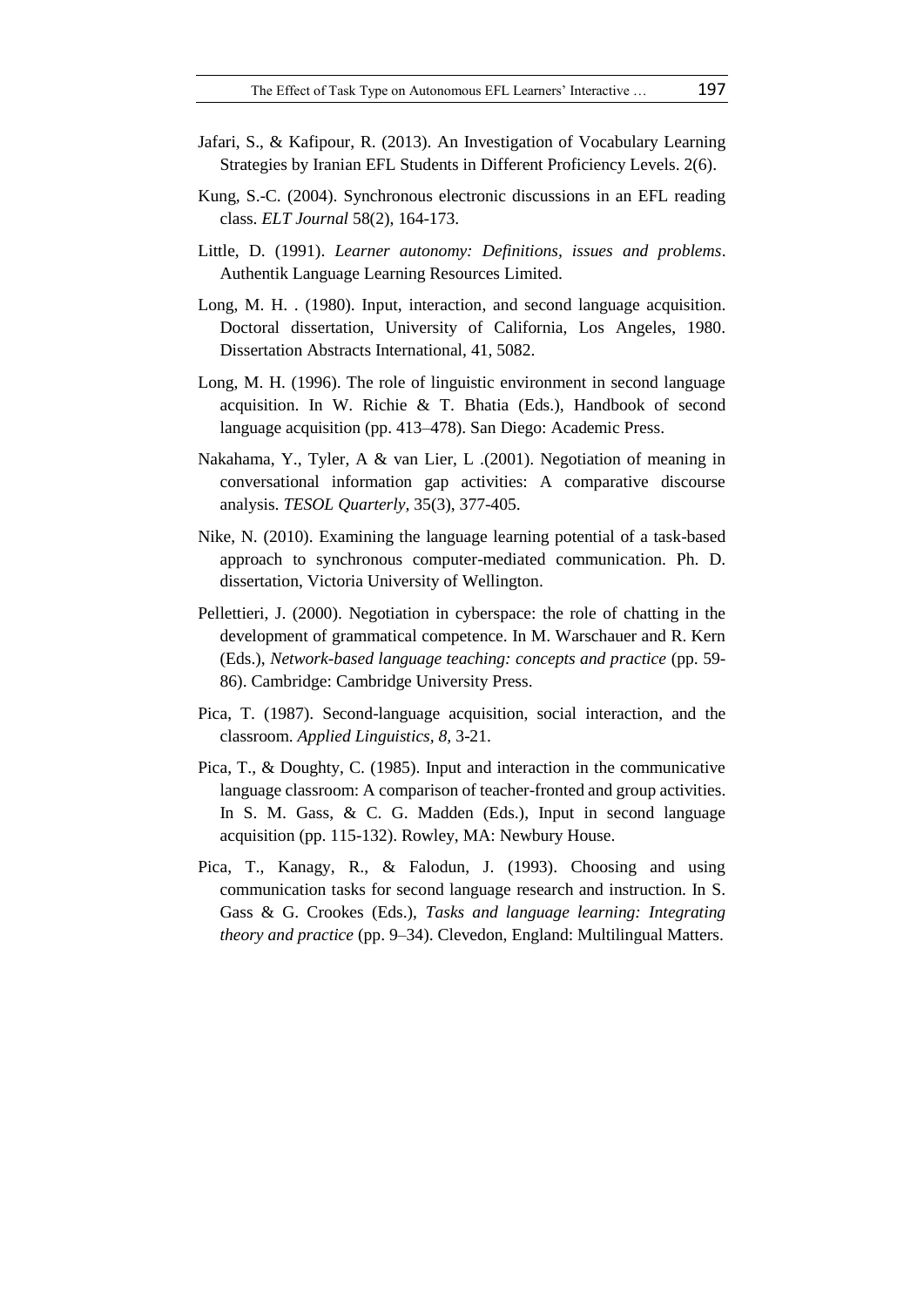- Rashidi, N. & Rafiee Rad, M. (2010). Analyzing patterns of classroom interaction in EFL classrooms in Iran. *The Journal of Asia TEFL*, 7(3), 93- 120.
- Razagifard, P. & Razzaghifard, V. (2011). Corrective feedback in a computermediated communicative context and the development of second language grammar. *Teaching English with Technology,* 11(2), 1-17.
- Samaan, K. & Barnard, F. (2004). Task models and interaction models in a multiple user interface generation process. In proceedings of 3rd international workshop for user interface design, TAMODIA, Prague, Czeck Re public, 137-144.
- Smith, B. (2003). Computer-mediated negotiated interaction: An expanded model. *Modern Language Journal, 87*, 38–57.
- Sinclair, J. and Coulthard, D. (1975). *Towards an analysis of discourse*. London: Oxford University Press.
- Sussex, R. (2012). Text, input and editing as a bottleneck in mobile devices for language learning. *Computer-Enhanced and mobile-Assisted Language Learning: immerging issues and trends,* Australia*.*
- Tabatabaei, O., & Hoseini, H.-S. (2014). EFL and ESP Learners' Use of Language Learning Strategies: A Study of Collocations. *Journal of Language Teaching and Research*, 5(1), 112-120.
- Tsouroufli, M. (2002). Gender and teacher's classroom practice in secondary school in Greece. *Gender and Education*, 14, 135-147.
- Varonis, E. & S. Gass. (1985). Non-native/non-native conversations: A model of the negotiation of meaning. *Applied Linguistics*, 6, 71-90.
- Yilmaz, Y., & Granena, G. (2010). The effects of task type in Synchronous computer-mediated communication. *ReCALL*, *22*, 20–38.
- Zhang, L.X. & Li X.X. (2004). A comparative study on learner autonomy between Chinese students and west European students. *Foreign* Language World, 4, 15-23.
- Ziglari, L. (2008). The role of interaction is L2 acquisition: An emergentist perspective. *European Journal of Scientific Research,* 23(3), 446-453.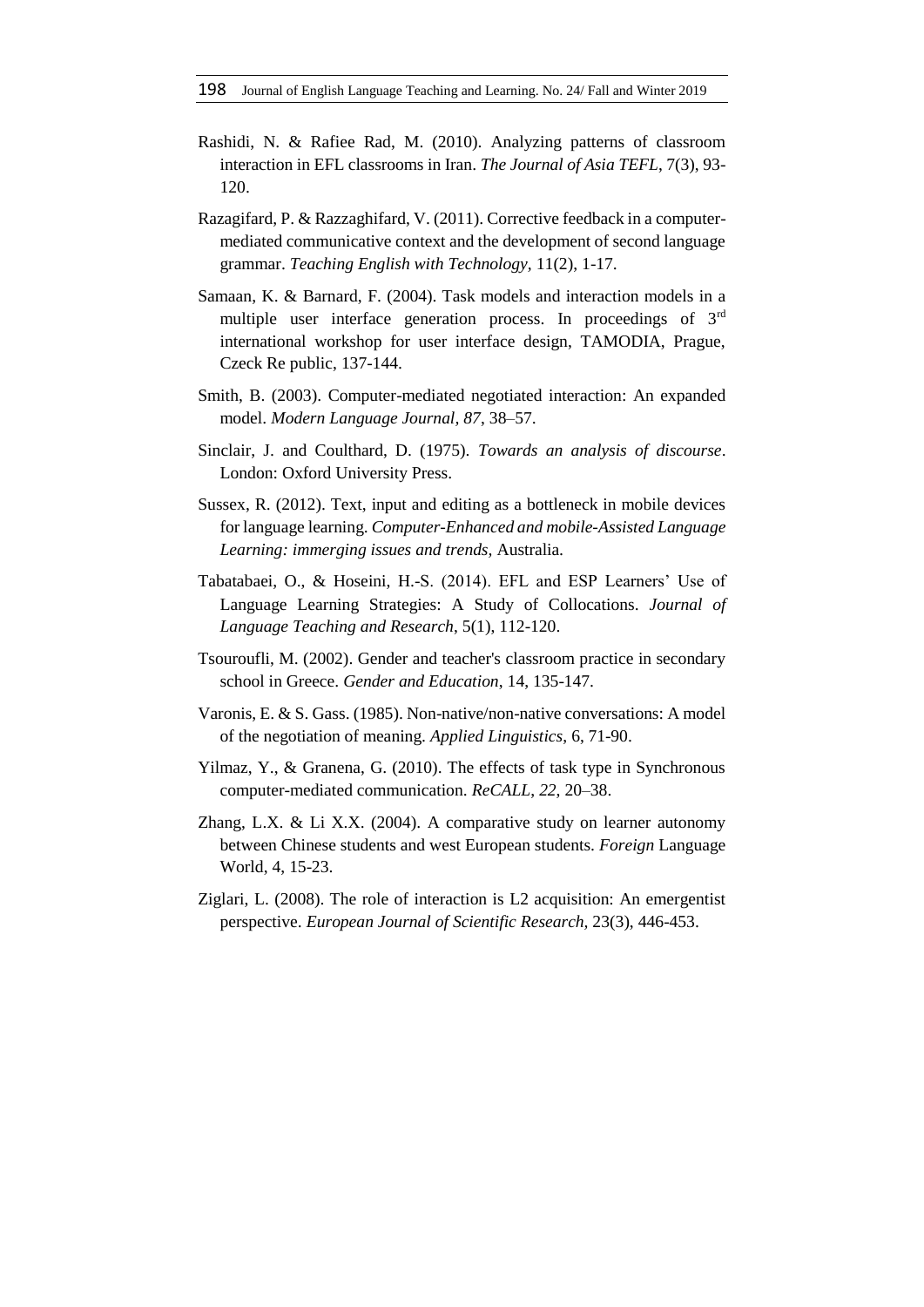Ziegler, N. (2016). Taking technology to task: Technology-mediated TBLT, performance, and production, *Annual Review of Applied Linguistics*, 36, 136-163.

## **Appendix A**

#### *The Learner Autonomy Questionnaire (designed by Zhang and Li, 2004)*

#### Part I

(A. never B. rarely C. sometimes D. often E. always.)

1. I think I have the ability to learn English well

2. I make good use of my free time in English study.

3. I preview before the class.

4. I find I can finish my task in time.

5. I keep a record of my study, such as keeping a diary, writing review etc.

6. I make self-exam with the exam papers chosen by myself.

7. I reward myself such as going shopping, playing etc. when I make progress.

8. I attend out-class activities to practice and learn the language.

9. During the class, I try to catch chances to take part in activities such as

pair/group discussion, role-play, etc.

10. I know my strengths and weaknesses in my English study.

11. I choose books, exercises which suit me, neither too difficult nor too easy.

Part II

12. I study English here due to:

A. my parents' demand

**B.** curiosity

C. getting a good job, help to my major

D. interest of English culture, such as film, sports, music, etc.

E. C and D